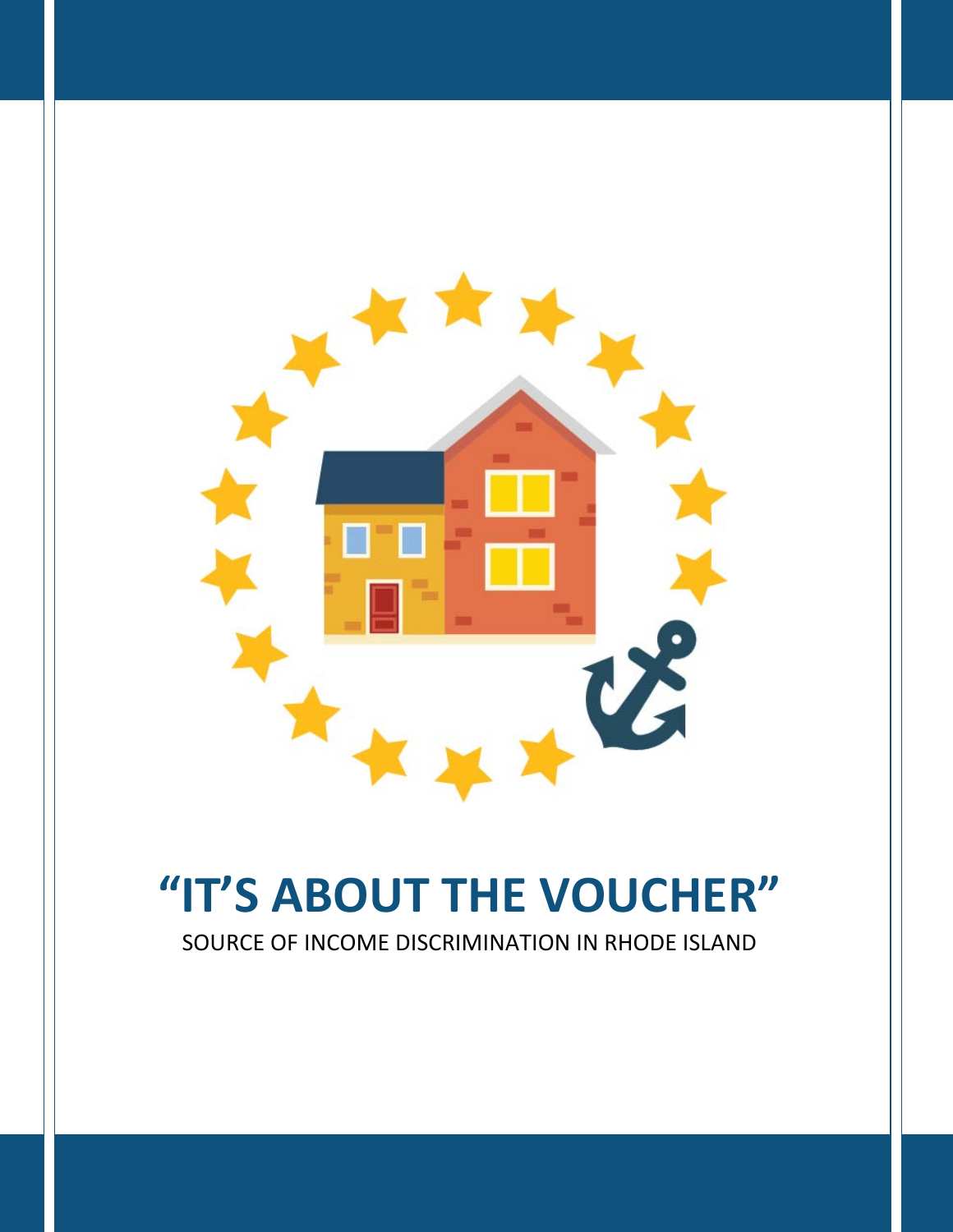#### **Acknowledgements**

SouthCoast Fair Housing thanks the students from Brown University's Urban Studies Department and Housing Opportunities for People Everywhere (HOPE) who helped to make this report possible. In particular, Sarah Conlisk, Annelise Ernst, Lucas Fried, and Nathaniel Pettit contributed invaluable time and effort. We are also indebted to all of the local housing advocates who supported this effort.

Illustrations by Theresa O'Reilly. Original text by Claudia Wack, with funding from the Yale Law public interest fellowship program.

The views expressed in this report are those of the author and SouthCoast Fair Housing, Inc.

1005 Main Street, Suite 1210 Pawtucket, Rhode Island 02860

southcoastfairhousing.org



© 2019 SouthCoast Fair Housing, Inc.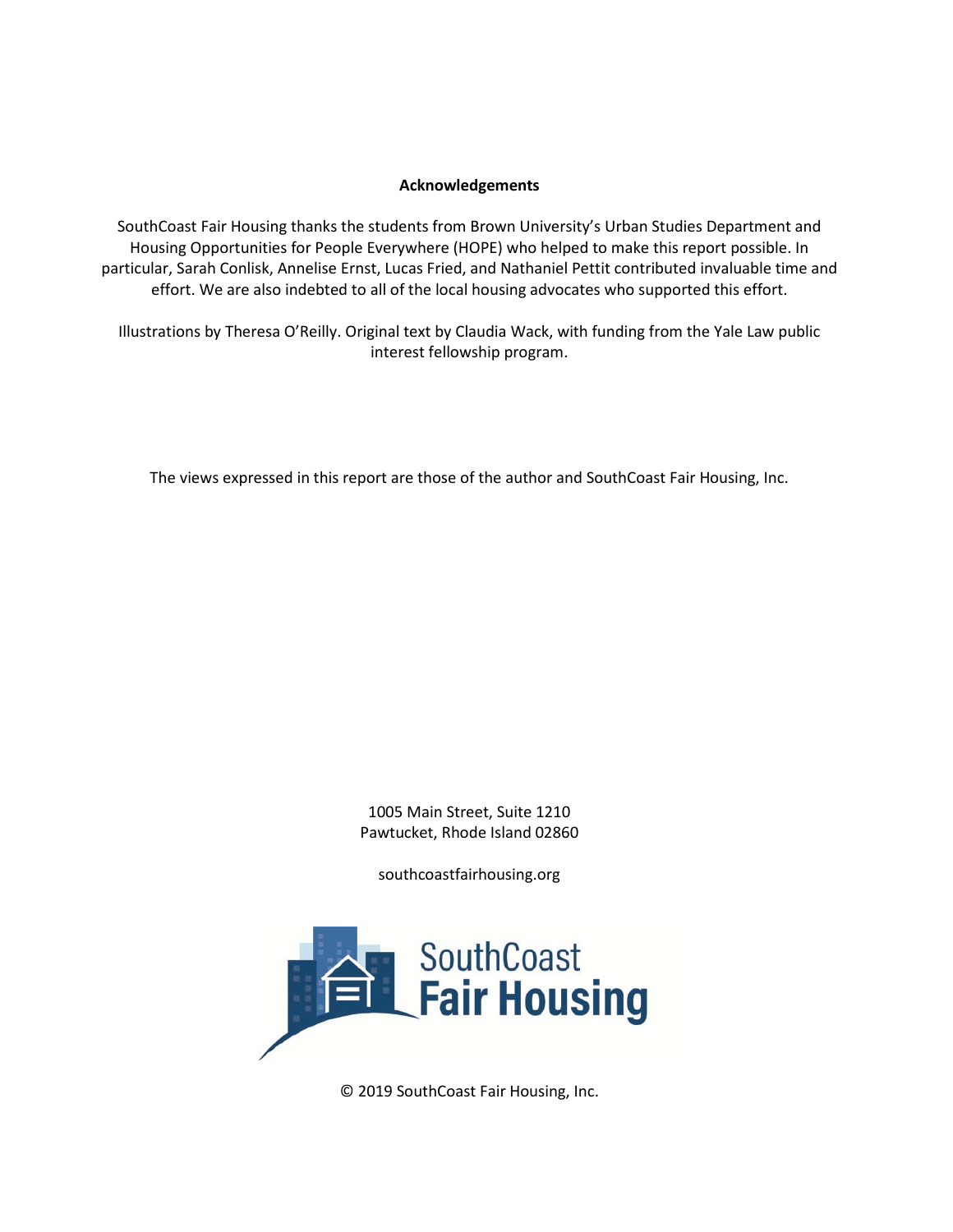# "It's About the Voucher": Source of Income **Discrimination in Rhode Island**

# **Table of Contents**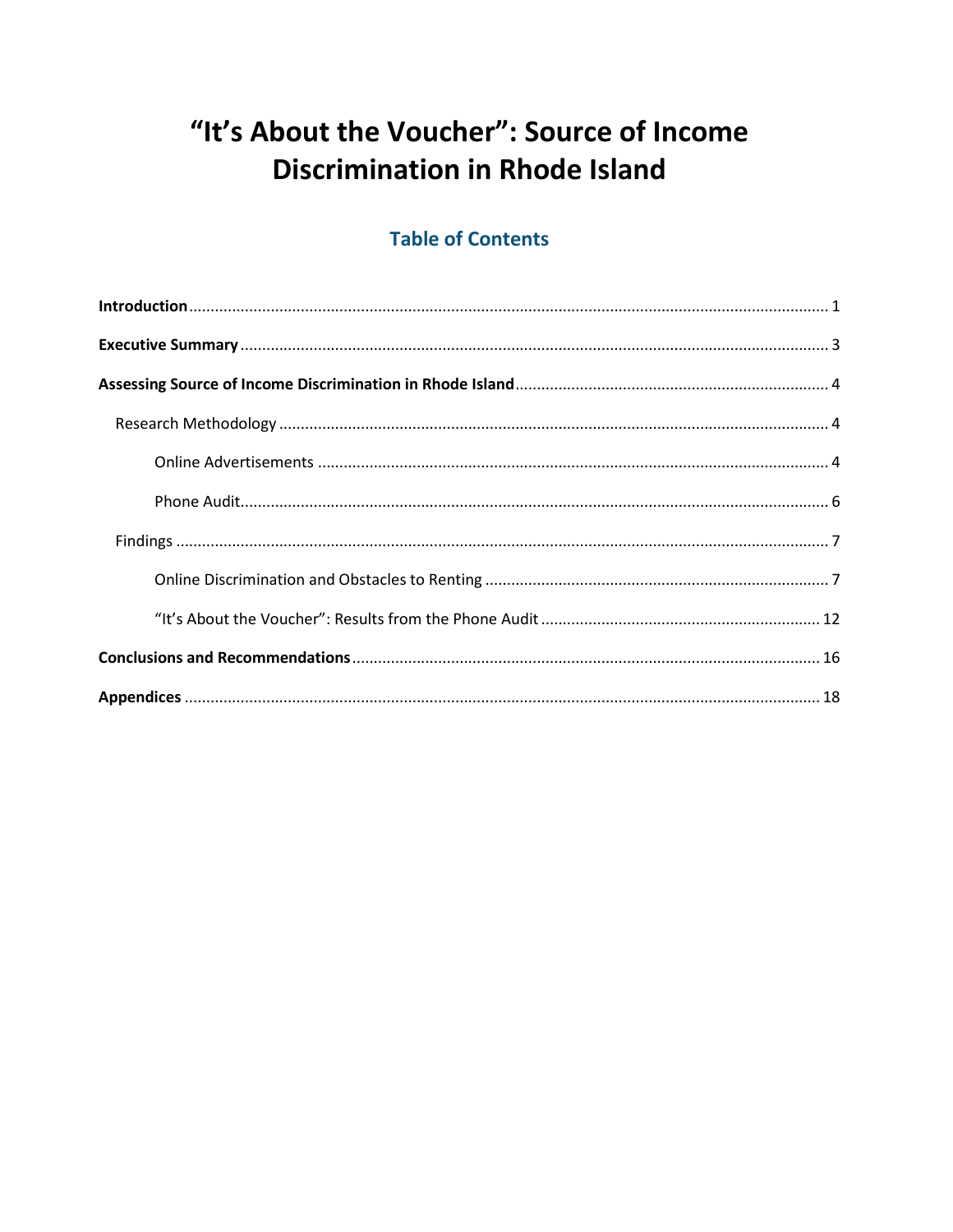#### **Introduction**

This report presents SouthCoast Fair Housing's (SCFH) research on source of income discrimination in Rhode Island.

What is source of income discrimination, and who are the Rhode Islanders affected by it? The federal Fair Housing Act prohibits housing discrimination on the basis of race, color, religion, national origin, familial status, sex, and disability. Rhode Island state law goes further, granting residents additional rights. Yet both still allow landlords to reject a prospective tenant based solely on where his or her income comes from, even when the applicant can afford the requested rent.

Income-based discrimination may initially seem like an unintuitive concept. A dollar is a dollar, regardless of where it comes from—right? Yet as it turns out, tenants who depend on income other than traditional employment wages face particularized discrimination on the private rental market. The following fictional vignettes describe how Rhode Islanders find themselves shut out of housing opportunities, despite being able and willing to pay:

| ❖ | Ethan is a chronically homeless veteran.<br>Through the Providence VA Medical Center, he<br>recently became eligible for a VA Supportive<br>Housing (VASH) rental assistance voucher,<br>which he can use to lease a small studio and get<br>back on his feet. However, the landlords he has<br>talked to so far do not want to accept any<br>"voucher" payments.     | ❖  | Jennifer is the primary caretaker of her two<br>young children. She earns some money from<br>crafts, but mainly relies on child support<br>payments from her ex-husband. Before her kids<br>start kindergarten, she'd like to move to a new<br>school district. She's found a two-bedroom that<br>would be perfect-but the landlord will only<br>rent to someone who works full-time.                         |
|---|-----------------------------------------------------------------------------------------------------------------------------------------------------------------------------------------------------------------------------------------------------------------------------------------------------------------------------------------------------------------------|----|---------------------------------------------------------------------------------------------------------------------------------------------------------------------------------------------------------------------------------------------------------------------------------------------------------------------------------------------------------------------------------------------------------------|
| ❖ | Mike worked full-time in manufacturing until<br>chronic pain forced him to retire; he and his<br>wife both now rely on monthly Social Security<br>Disability payments. They recently began the<br>process of leasing a newer, more accessible<br>apartment, but their progress has stalled after<br>neither could show the real estate agent any<br>recent pay stubs. | ∙⊱ | Aaliyah hasn't felt safe in her neighborhood<br>since she was mugged several months ago. She<br>can subsidize her relocation through Rhode<br>Island's Crime Victim Compensation Program,<br>which has also covered her counseling<br>expenses. She tries to explain to a potential<br>landlord how the program will cover her<br>security deposit, but he doesn't want to deal<br>with any "outside hassle." |

These examples illustrate how income-based discrimination hurts an array of renters who are just trying to get by. To make matters worse, the harm often compounds existing vulnerabilities. Tenants who rely on lawful non-employment income are disproportionately disabled, elderly, low-income, families with children, and people of color.<sup>[1](#page-3-0)</sup> Around the country, there is growing evidence that source of income discrimination impedes housing opportunity and reinforces segregation and poverty.

<span id="page-3-0"></span> <sup>1</sup> *See, e.g.*, Michael Allen, *Increasing the Usability of Housing Choice Vouchers for People with Disabilities*, 36 NATIONAL HOUSING LAW PROJECT 111, 111 (2006) (noting that people with disabilities disproportionately depend on government rental subsidy programs); U.S. Housing Scholars and Research and Advocacy Organizations, *Residential Segregation*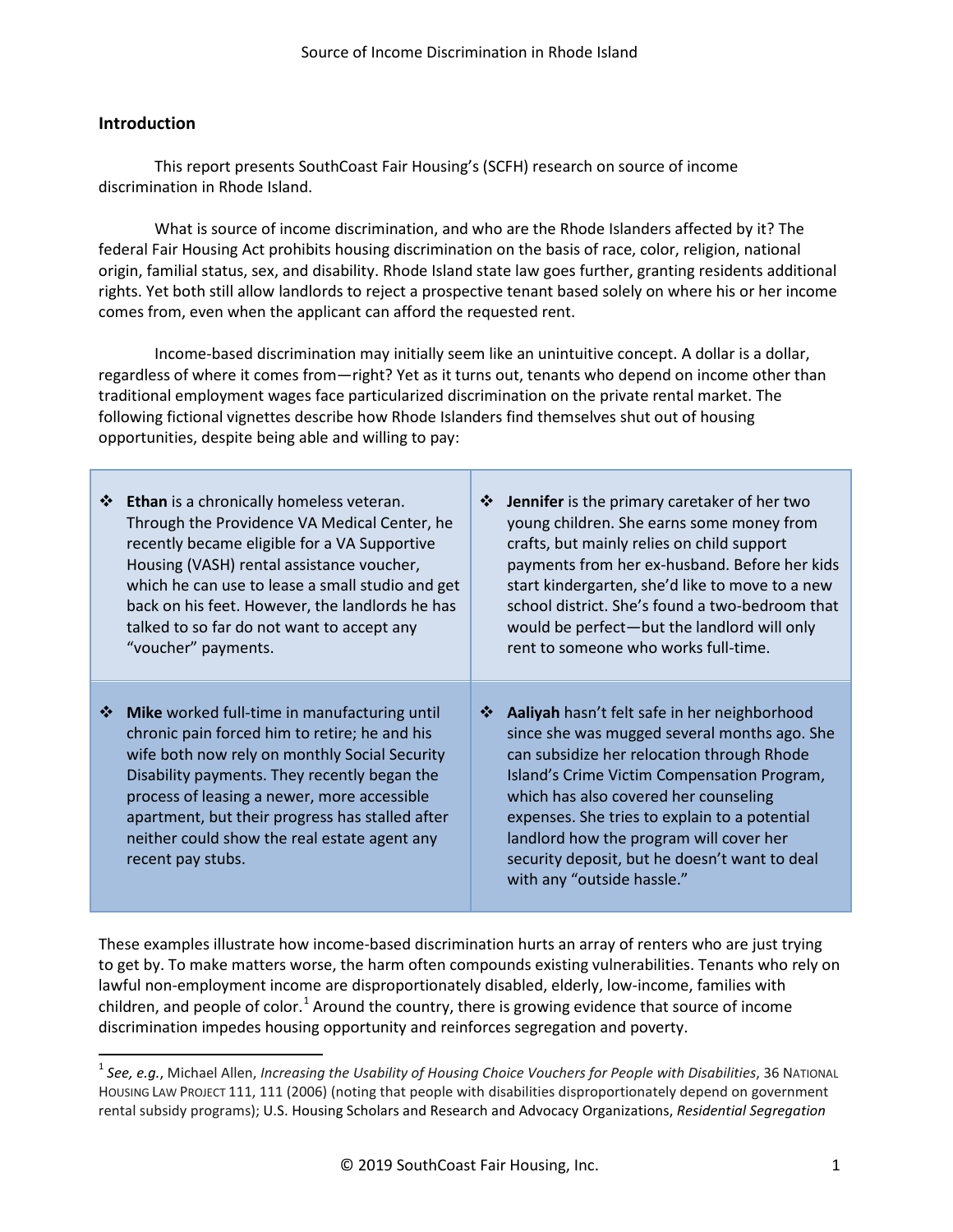

**Figure 1:** The New England states in blue prohibit source of income discrimination.

 $\overline{a}$ 

Fourteen states and over seventy-five municipalities now prohibit discrimination against lawful sources of income.<sup>[2](#page-4-0)</sup> Federal lawmakers have also proposed a similar amendment to the national Fair Housing Act.<sup>[3](#page-4-1)</sup> While some of these laws and ordinances are relatively young, they appear to have a positive impact. Housing voucher recipients who live in "protected" jurisdictions, for example, encounter significantly fewer discriminatory denials than their counterparts elsewhere. [4](#page-4-2) In turn, increased participant success rates allow public housing agencies to serve a greater overall number of needy families.<sup>[5](#page-4-3)</sup>

SCFH, a non-profit fair housing organization, works at the crosscurrent of these civil rights trends. The organization has served Massachusetts's Bristol and Plymouth counties since 2012, and expanded to Rhode Island in early 2017. SCFH provides fair housing education and enforcement resources to its Massachusettsbased clients, including those affected by source of income discrimination. For example, the organization helps tenants to extend time-limited

rental assistance vouchers when discrimination stymies their efforts to secure a lease. Yet SCFH cannot offer an equivalent array of remedies in Rhode Island, where income-based discrimination remains legal. State legislators proposed bills to amend the state's fair housing laws in both 2017 and 2018, but the General Assembly did not pass either measure.<sup>[6](#page-4-4)</sup>

*and Housing Discrimination in the United States* at 5 (2008) ("[w]omen of color are disproportionately harmed by segregation in government-subsidized housing"); U.S. Department of Housing Urban Development, *Affordable Housing Needs: A Report to Congress on the Significant Need for Housing* at 2 (2003) ("More than one-third…of

<span id="page-4-0"></span>households with worst case housing needs are families with children.").<br><sup>2</sup> For a recent compilation, see Appendix B of the Poverty & Race Research Action Council report *Expanding Choice: Practical Strategies for Building a Successful Housing Mobility Program* (2018). Available at

<span id="page-4-1"></span>https://www.prrac.org/pdf/AppendixB.pdf.<br><sup>3</sup> See, e.g., National Low Income Housing Coalition, *Resource Library*, "Bipartisan 'Fair Housing Improvement Act' Would Prohibit Discrimination Based on Source of Income and Veteran Status*"* (2018). Available at https://nlihc.org/article/bipartisan-fair-housing-improvement-act-would-prohibit-discrimination-based-source-

<span id="page-4-2"></span>income.<br><sup>4</sup> See, e.g., Mary Cunningham et al., *A Pilot Study of Landlord Acceptance of Housing Choice Vouchers* at 3 (2018) ("[L]ower landlord denial rates correspond with places that have protections for voucher holders.").<br><sup>5</sup> Lance Freeman, *The Impact of Source of Income Laws on Voucher Utilization and Locational Outcomes at ix (2011)* 

<span id="page-4-3"></span>("[I]mprovements in utilization rates ranged from four percentage points to eleven percentage points. In a [local housing authority] with 10,000 vouchers this could translate into 400 to 1,100 additional families receiving assistance.").

<span id="page-4-4"></span><sup>6</sup> *See, e.g.*, Christine Dunn, "R.I. bill seeks to end Section 8 stigma," *The Providence Journal* (March 19, 2018). Available at https://www.providencejournal.com/news/20180319/ri-bill-seeks-to-end-section-8-stigma.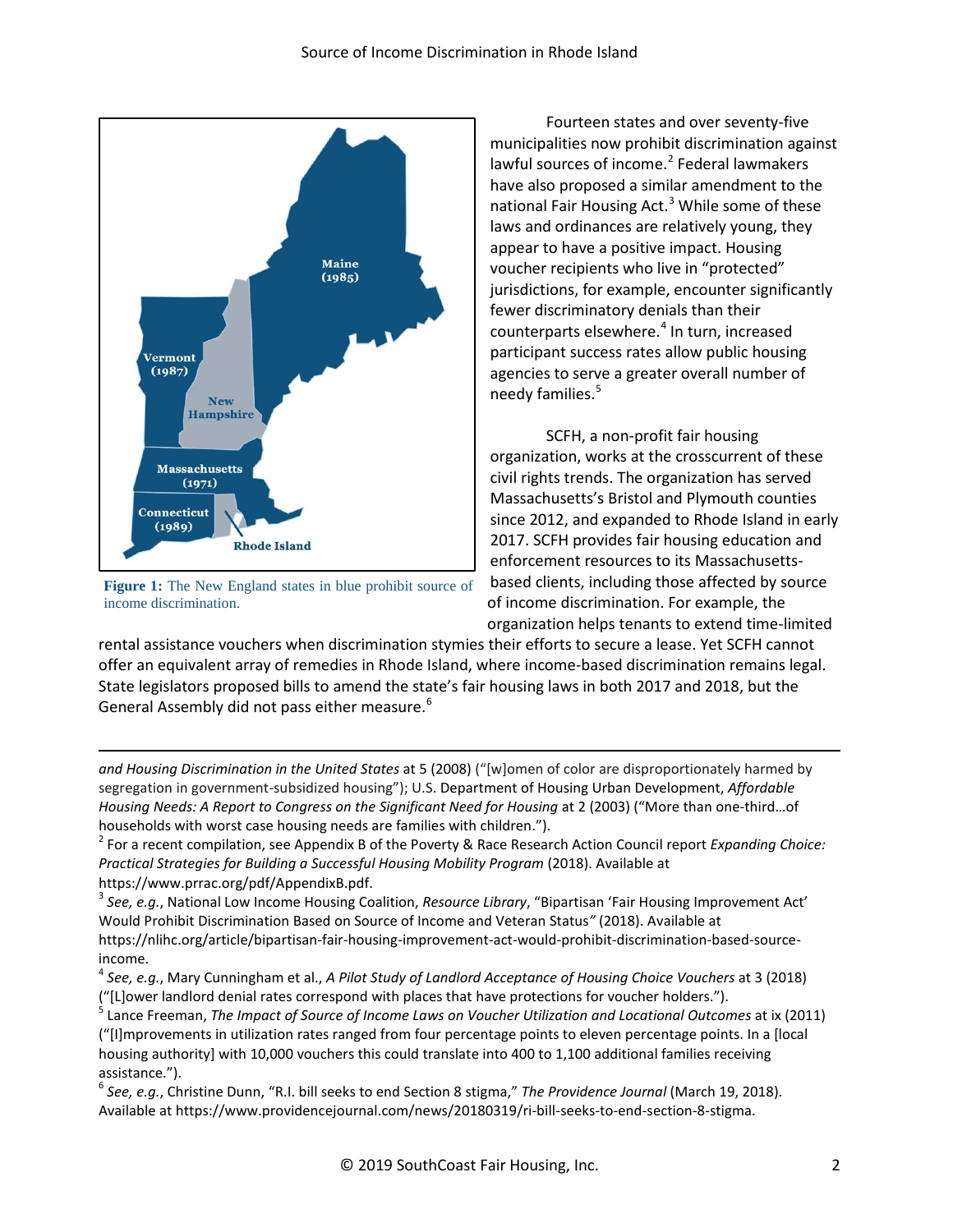SCFH undertook the research in this report to shed new light on how source of income discrimination affects Rhode Islanders. We focus on benchmarking discrimination rates against Rhode Island tenants who participate in the Housing Choice Voucher Program (HCV), the nation's largest rental assistance subsidy for elderly, disabled, and low-income families.<sup>[7](#page-5-0)</sup> The resulting data does not reflect every manifestation of source of income discrimination, but it does highlight one large-scale pattern. As of 2016, approximately 9,300 Rhode Island families relied on the HCV program.<sup>[8](#page-5-1)</sup> The program remains one of the most well-known and stigmatized forms of public housing subsidy.

The sections below detail our methodology and findings. We also set out recommendations for how Rhode Island can amend its fair housing laws to protect vulnerable tenants, promoting housing choice and stability. We hope that this report helps to catalyze the changes necessary to make housing fairer and more accessible for all Rhode Islanders, building a more prosperous and integrated Ocean State.

#### **Executive Summary**

SCFH's research measures the prevalence of source of income discrimination in Rhode Island. Income-based discrimination affects a wide variety of state residents who receive financial support from sources like Social Security, child support, and rental assistance vouchers, yet struggle to find private landlords who accept these means of payment. As a result, participants in many of the same public assistance programs designed to encourage housing opportunity instead face widespread rejection.

Since the 1970s, individual states and municipalities have moved to remedy this problem by prohibiting discrimination against lawful sources of income. Within New England, Connecticut, Maine, Massachusetts, and Vermont all protect lawful sources of income under state fair housing laws.

SCFH first began to research source of income discrimination in Rhode Island in February 2018. The organization inquired by phone about a hundred recently advertised apartments to assess whether the relevant housing providers would consider a tenant with a Housing Choice Voucher. That audit represented the first of its type in Rhode Island, and this report now expands on the initial survey. SCFH conducted its latest research in November 2018, again focusing on bias against HCV program participants. The results reflect two methods of measurement: (1) monitoring online rental advertisements and (2) auditing additional housing providers by phone.

In the study's first component, staff and volunteers recorded data from online advertisements for private rental housing posted to Craigslist, Zillow, Showmojo, Facebook Marketplace, and Apartments.com over the course of two weeks. Only 34% of the approximately 3,070 listings posted during that time period were affordable for a Rhode Islander with a voucher. Within that pool, 6.4% explicitly discouraged voucher holders from applying with statements such as "no Section 8." Another 15% required all prospective tenants to earn two or three-times the rent in gross monthly income, effectively disqualifying the same low-income renters. Taking these factors into account, only 27% of online listings were plausibly accessible to a tenant with a voucher.

<span id="page-5-0"></span> $^7$  Formerly known as "Section 8," after the program's original authorization in the Unites State Housing Act of 1937. The U.S. Department of Housing and Urban Development (HUD) administers Housing Choice Vouchers in partnership with local public housing agencies.<br><sup>8</sup> Center on Budget and Policy Priorities, *Rhode Island Fact Sheet: Federal Rental Assistance*. Available at

<span id="page-5-1"></span>https://www.cbpp.org/sites/default/files/atoms/files/4-13-11hous-RI.pdf.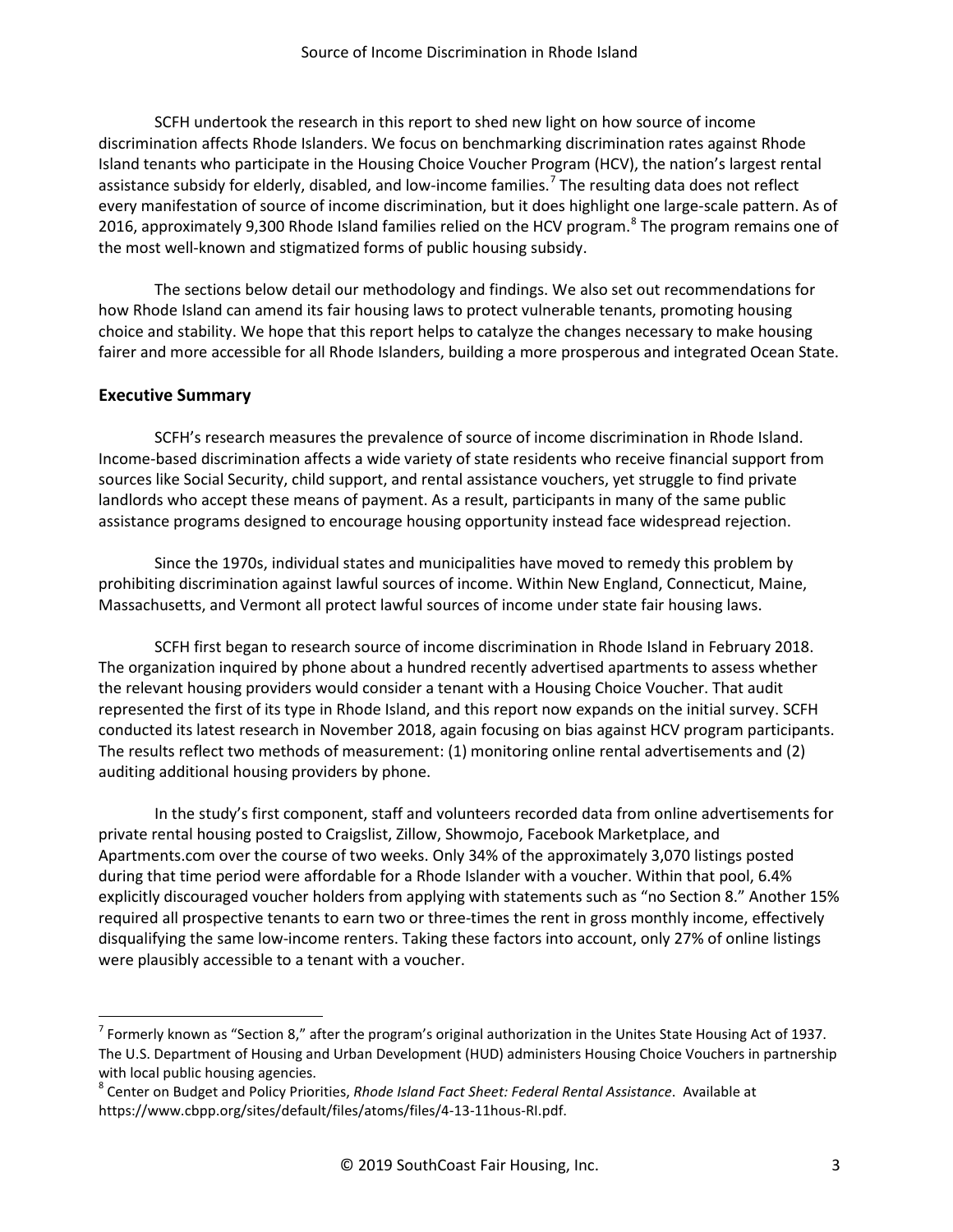The study's second component, an expanded phone audit, illustrates how HCV participants face even more pervasive rejection than these web-based numbers initially suggest. SCFH test callers, or "testers,"<sup>[9](#page-6-0)</sup> contacted landlords and real estate agents about over 150 recent advertisements for affordably priced rental units. Testers only responded to facially "neutral" online listings—posts without discriminatory language or minimum income requirements. Once SCFH testers reached these listings' authors by phone, however, 63% flatly refused to consider a tenant with a voucher. An additional 11% gave equivocal answers, compounding the already-high rejection rate.

These results indicate that source of income discrimination is real and pervasive in Rhode Island. Roughly 9,300 households rely on the HCV program to afford quality rental housing, and participating renters should be able to afford more than a third of statewide listings. Yet the same tenants will ultimately be shut out of approximately 93% of units, regardless of their individual qualifications. Rhode Island can reduce barriers for affected families by adding lawful sources of income to its fair housing laws, protecting tenants in the HCV program and beyond.

#### **Assessing Source of Income Discrimination in Rhode Island**

Fair housing advocates around the country have made it a priority to document source of income discrimination.<sup>[10](#page-6-1)</sup> Only months ago, the Urban Institute released a comprehensive study sponsored by the U.S. Department of Housing and Urban Development (HUD) that demonstrates how private landlords in five major American cities treat HCV participants less favorably than other prospective tenants.<sup>[11](#page-6-2)</sup> SCFH drew on this body of research, as well as the organization's own experience with fair housing investigations, to design a two-pronged approach to collecting data in Rhode Island.

#### **a. Research Methodology**

#### **i. Online Advertisements**

SCFH staff and HOPE volunteers began by monitoring online advertisements for private rental housing posted during the two-week period between November 5<sup>th</sup> and November 18<sup>th</sup>, 2018. By capturing data from a broad set of listings, we hoped to approximate what a Rhode Islander with a voucher encounters when searching online for housing opportunities.

The research team monitored five websites: Craigslist, Zillow, Facebook Marketplace, Showmojo, and Apartments.com. These sites represent popular, high-volume platforms for online listings. While there is significant overlap between the sites' content, different platforms do attract different posters. Showmojo, for example, caters to professional property management companies, while independent landlords often access Facebook Marketplace through their existing Facebook accounts.

<span id="page-6-0"></span> $9$  Fair housing testing "refers to the use of individuals who, without any bona fide intent to rent or purchase a home, apartment, or other dwelling, pose as prospective buyers or renters of real estate for the purpose of gathering information." U.S. Department of Justice, *Fair Housing Testing Program*. Available at https://www.justice.gov/crt/fair-housing-testing-program-1.<br><sup>10</sup> See, e.g., Austin Tenants' Council, *Voucher Holders Need Not Apply* (2012); Fred Freiberg and Diane L. Houk, Fair

<span id="page-6-1"></span>Housing Justice Center, *No License to Discriminate: Real Estate Advertising, Source of Income Discrimination, and Homelessness in New York City* (2008); Inclusive Communities Project, *Survey of Multi-Family Properties: Voucher* 

<span id="page-6-2"></span>*Acceptance in Collin, Dallas, Denton, and Rockwall Counties* (2017). <sup>11</sup> Mary Cunningham, et al., *<sup>A</sup> Pilot Study of Landlord Acceptance of Housing Choice Vouchers* (2018). Available at https://www.huduser.gov/portal/sites/default/files/pdf/Landlord-Acceptance-of-Housing-Choice-Vouchers.pdf.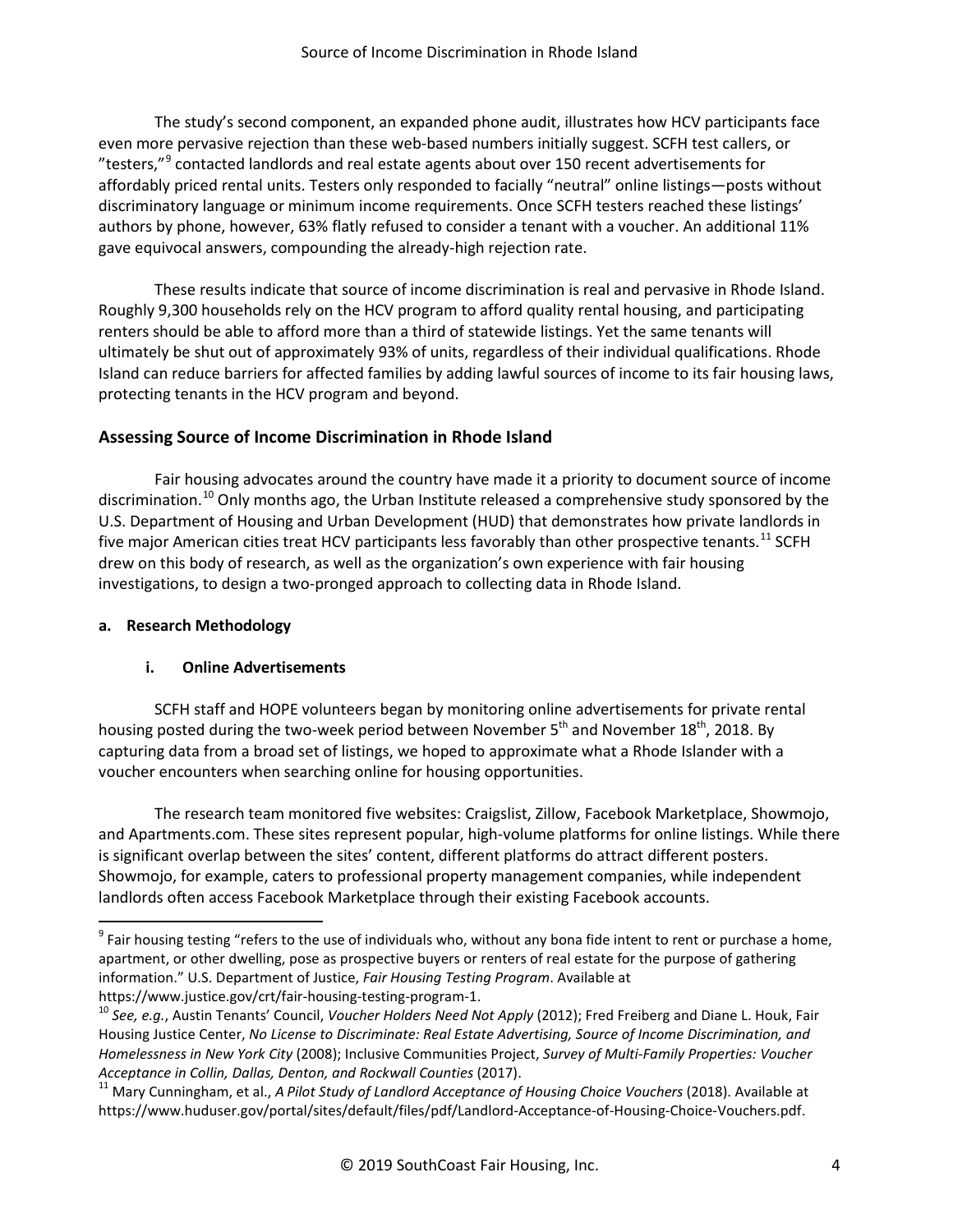SCFH and HOPE collected data from each of these websites at the same time each day, using filter mechanisms to view those listings posted within the last twenty-four hours. At the end of the monitoring period, the team manually removed from the data any duplicate advertisements that appeared multiple times on the same site, or across sites. Local housing providers posted a total of approximately 3,070 listings on the five sites during the monitoring period. Minus duplicates, these posts advertised 851 unique units available for rent.<sup>[12](#page-7-0)</sup>

After noting the total daily listings on each site, researchers gathered individualized data on the subset of units that were affordable for HCV participants. We defined affordable apartments as those advertised at rents within 120% of the Fair Market Rent, or "FMR," that HUD issued for Rhode Island in 2018. FMR standards establish how much rent a voucher will cover for differently sized units in a given location. Within Rhode Island, HUD calculates FMRs for three metropolitan areas: (1) Newport-Middletown-Portsmouth, (2) Providence-Fall River, and (3) Westerly-Hopkinton-New Shoreham.<sup>[13](#page-7-0)</sup>

| Metropolitan<br><b>FMR Area</b><br>(2018 FMR<br>Rates) | <b>Efficiency</b> | One-Bedroom | Two-Bedroom | Three-<br><b>Bedroom</b> | <b>Four-Bedroom</b> |
|--------------------------------------------------------|-------------------|-------------|-------------|--------------------------|---------------------|
| Newport-                                               |                   |             |             |                          |                     |
| Middletown-                                            | \$831             | \$1,021     | \$1,303     | \$1,895                  | \$2,295             |
| Portsmouth                                             |                   |             |             |                          |                     |
| Providence-Fall                                        | \$748             | \$849       | \$1,014     | \$1,271                  |                     |
| River                                                  |                   |             |             |                          | \$1,508             |
| Westerly-                                              |                   |             |             |                          |                     |
| Hopkinton-New                                          | \$851             | \$873       | \$1,161     | \$1,572                  | \$1,808             |
| Shoreham                                               |                   |             |             |                          |                     |

We included units with rents between 100% and 120% of FMR in our sample based on several considerations. HUD empowers the individual public housing agencies that administer Housing Choice Vouchers to establish separate, jurisdiction-based payment standards between 90% and 110% of FMR.<sup>[14](#page-7-0)</sup> Administering agencies have the discretion to set any standard within this range, and may even adopt one as high as 120% of FMR with HUD approval. In 2018, many Rhode Island public housing agencies established payment standards between 100% and 110% of FMR.<sup>[15](#page-7-0)</sup>

<span id="page-7-0"></span> $12$  Researchers counted a total of 851 unique units within the sample. We calculated the overall number of listings at 3,070, a number that reflects some approximation. We were able to tally total daily listings for every site except Facebook Marketplace, which provided fewer suitable filtering and display options. We extrapolated the site's approximate total by comparing the daily number of affordable, non-duplicative Facebook Marketplace ads to the other four sites' average proportion of affordable, non-duplicative ads to total listings.<br><sup>13</sup> The Fair Market Rents Documentation System for Fiscal Year 2018 lists statewide FMR rates. Available at

https://www.huduser.gov/portal/datasets/fmr/fmrs/FY2018\_code/select\_Geography.odn. <sup>14</sup> *See, e.g.*, Department of Housing and Urban Development, *Payment Standards and Fair Market Rent FAQs* at 2-3 (2015) ("[Public Housing Authorities] may establish the payment standard amount for a unit size at any level between 90 percent and 110 percent of the published FMR for that unit size . . . [A] PHA may request an exception payment standard above 110% of FMR, up to 120% of FMR, by submitting a request to the HUD Field Office."). <sup>15</sup> For a list of sample payment standards set by Rhode Island public housing agencies in 2018, see Appendix A.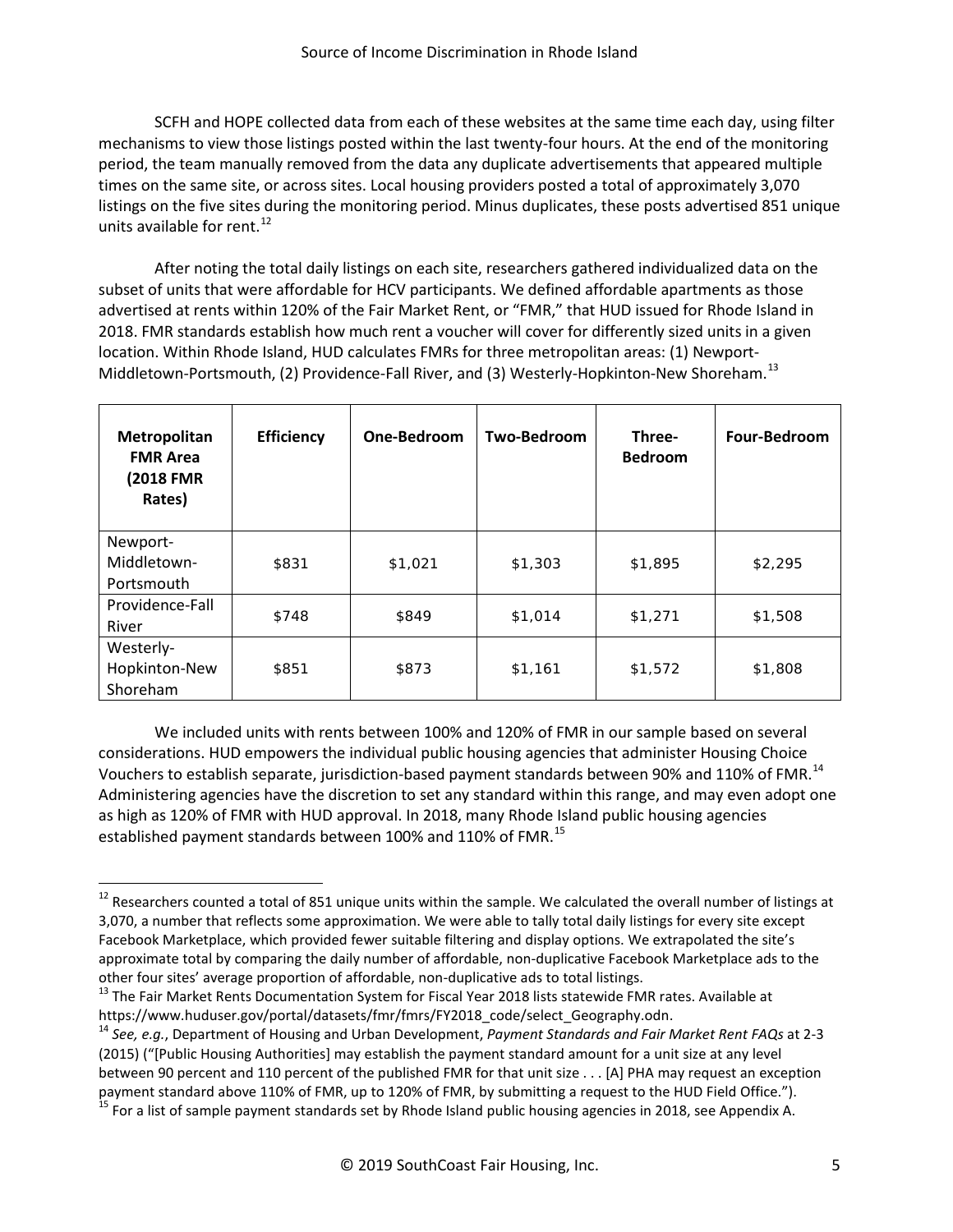Additionally, while an HCV tenant will normally contribute 30% of his or her household income towards rent and utility expenses, program participants may elect to pay up to 40% of household income in order to lease an apartment priced slightly above the applicable payment standard. Lastly, landlords are sometimes willing to negotiate the advertised rent, and often do not make clear whether the listed price excludes or includes utility expenses. For all of these reasons, we collected data on units with rents up to 120% of FMR.

The research team gathered individualized data on affordable listings in order to analyze what percentage explicitly or implicitly barred HCV participants from applying. To the extent possible, researchers recorded all of the following information for each listing:

- Ad title;
- Date posted;
- Unit number;
- Number of bedrooms;
- Rent amount;
- Zip code;
- Exact or approximate location;
- Metropolitan FMR area;
- Contact information;
- Voucher-friendly language (e.g., "Section 8 welcome");
- Discriminatory language (e.g., "No vouchers," "No government programs"); and
- Gross minimum-income requirements.

We did not include listings for short-term rentals, sublets, or individual roommate openings. For posts that advertised multiple differently-sized apartments within a single complex, researchers recorded information for each available unit size. Data was double-checked for entry errors; researchers also saved PDF images of ads with discriminatory language in order to document their content.

#### **ii. Phone Audit**

The majority of online listings make no mention of the HCV program, either to encourage or discourage applications. On paper, these facially neutral ads appear accessible to any renter, including one with a voucher. During the phone audit component of our research, testers called the housing providers who authored these posts in order to confirm how many would, in actuality, rent to a tenant with a voucher.

Researchers selected advertisements for audit from within the online sample. Testers then contacted landlords and agents whose 156 listings met the following criteria:

- Included phone contact information;
- Advertised rents within 100% of FMR; and
- Did not indicate any stance towards vouchers or a minimum income threshold.

Testers placed calls using pseudonyms and an online call-forwarding service; they also relied on fictional caller profiles in order to approximate tenants with variably sized households. Three of the testers were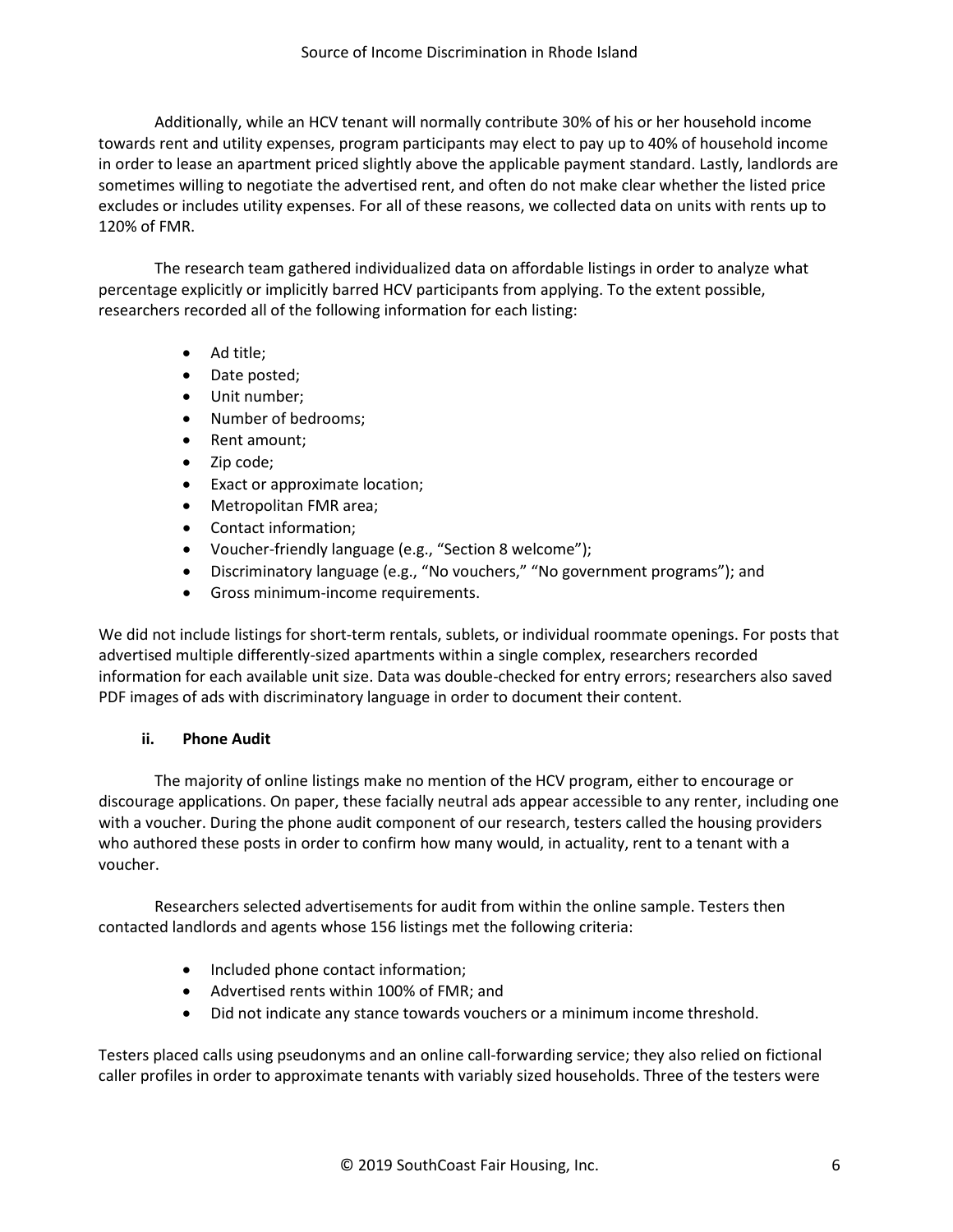female, and two male. All sound stereotypically "white," a factor that may have decreased the discrimination that they encountered.<sup>[16](#page-9-0)</sup>

Testers who successfully reached a housing provider by phone confirmed (1) that the advertised unit was still available, and then (2) whether the provider would accept a voucher that covered the stated rent. Testers did not leave voicemails, but called up to three times. We recorded provider responses to the voucher query as either "Yes," "No," "Need to Check with Someone Else," "Unclear Answer," or "Depends on Additional Factors." Testers also noted down relevant provider comments.

#### **b. Findings**

#### **i. Online Discrimination and Obstacles to Renting**

SCFH analyzed online ads in order to approximate the apartment-hunting experience of a Rhode Island voucher holder. The resulting data illustrates the extent to which rising rents and active discrimination combine to exclude those tenants from housing opportunity.

At the outset, we found that HCV participants simply cannot afford most of the units advertised online. Of approximately 3,070 listings, only 34% were priced within 120% of FMR for the relevant metropolitan area. HUD's FMR standard is meant to represent "the 40<sup>th</sup> percentile of gross rents for typical, non-substandard rental units occupied by recent movers in a local housing market."<sup>[17](#page-9-1)</sup> Not all of the units captured by our sample may meet these criteria, affecting how the distribution of rents compares to HUD calculations. However, the fact that only 34% of rents fell within 120% of FMR—a more generous threshold—suggests that low-income tenants are being priced out of many units, despite the significant subsidy a voucher represents.<sup>[18](#page-9-2)</sup>

Within our sample, different Rhode Island communities supplied significantly differing levels of affordable rental stock. Some municipalities, including Foster, Little Compton, New Shoreham, Scituate, and West Greenwich, registered virtually no affordable units available for rent during the two-week monitoring period. The map on the following page visualizes the distribution of the affordable units we documented among the state's municipalities.

<span id="page-9-0"></span> <sup>16</sup> *See, e.g.*, Chicago Lawyers' Committee for Civil Rights Under Law, *Final Report: Fair Housing Testing and Survey Project For the Chicago Housing Authority* (2010) (finding that black testers who posed as an HCV program participant encountered higher rates of rejection, steering, and differential treatment than white counterparts).<br><sup>17</sup> Department of Housing and Urban Development, *U.S. Housing Market Conditions,* "Fair Market Rents" (4<sup>t</sup>

<span id="page-9-1"></span>Quarter, 1998). Available at https://www.huduser.gov/Periodicals/ushmc/winter98/summary-2.html.<br><sup>18</sup> According to HousingWorks RI's *2018 Housing Fact Book*, the share of cost burdened renter households in Rhode

<span id="page-9-2"></span>Island has increased from 37% in 2000 to 51% in 2016. Between 2016 and 2017 alone, median home prices and average rents rose from 6 to 8 percent, while renter and household income rose barely 2 to 3%. Report available at https://www.housingworksri.org/Portals/0/Uploads/Documents/2018 HWRI\_Housing\_Fact\_Book.pdf.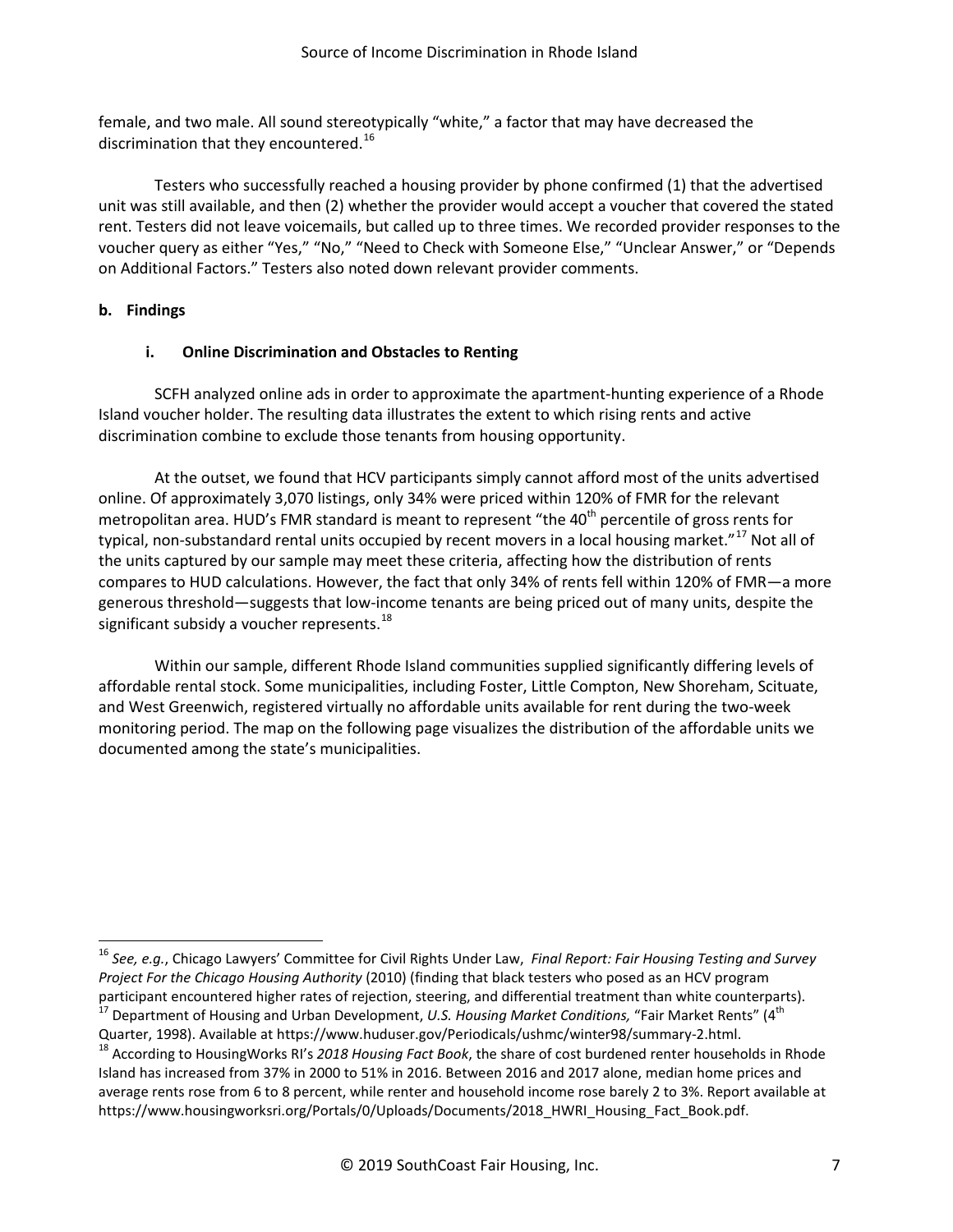

**Figure 2:** Providence registered the most affordable units, following by Pawtucket, Newport, and Woonsocket. See Appendix B for a full table of results.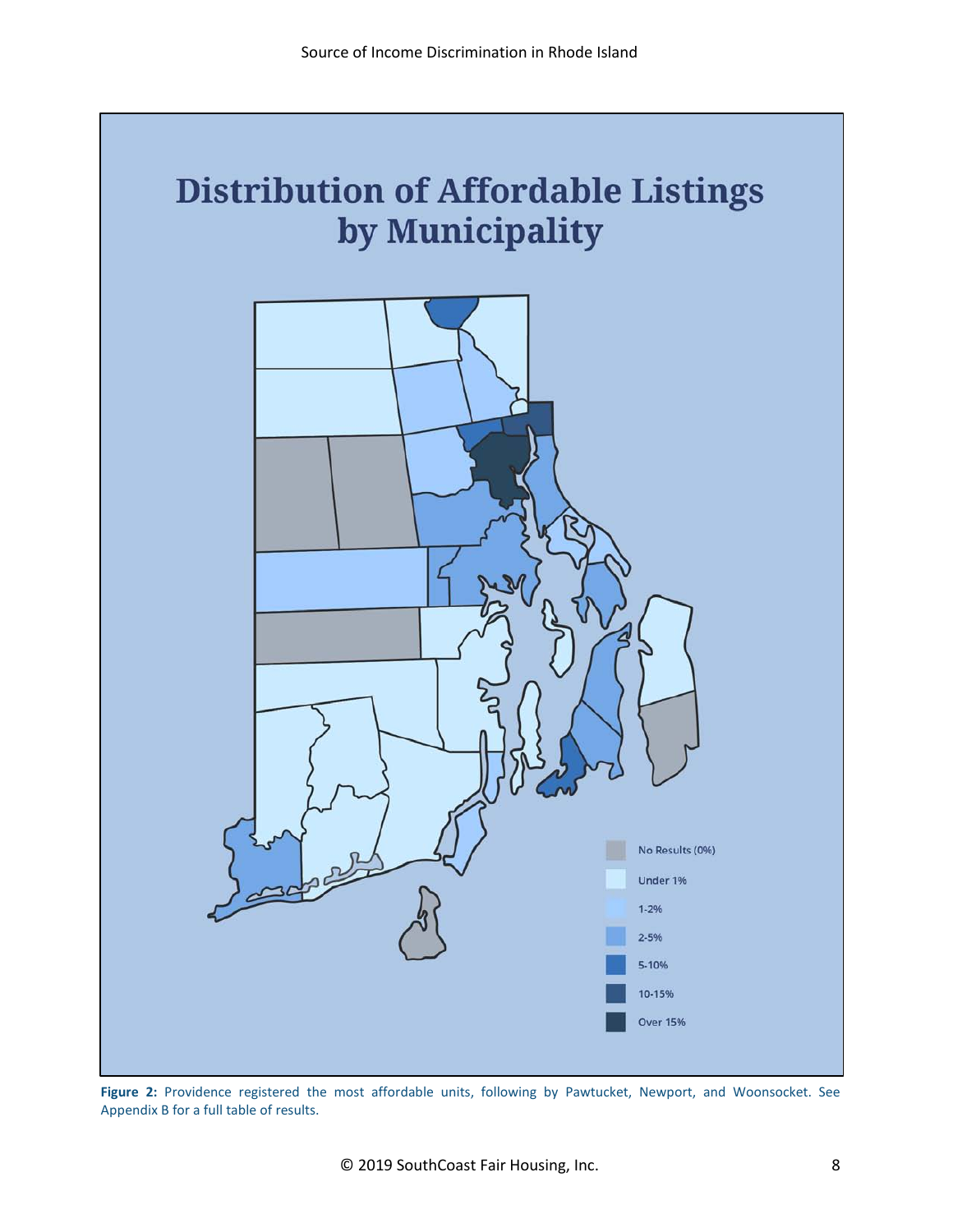Overall, Rhode Island's urban communities supplied the majority of affordable stock, with progressively decreasing shares located in the state's urban rings, suburbs, and rural municipalities.<sup>[19](#page-11-0)</sup> These results negatively implicate low-income tenants' ability to stay in, or move to, local communities of their choice.



**Figure 3:** Urban municipalities represented the majority of affordable units in the online sample. For a list of municipalities in each category, see Appendix C.

Discrimination against HCV participants compounds the problems of rental expense and scarcity. Among the affordable listings we recorded, 6.4% explicitly discouraged voucher holders from applying. Providers frequently referred to "Section 8," but also made statements such as "no vouchers" and "no government programs." These sweeping prohibitions likely impact low-income renters beyond the HCV program. Homeless veterans who receive rental assistance vouchers through VASH, for example, may be equally dissuaded from responding to such listings.

<span id="page-11-0"></span> <sup>19</sup> We sourced these categories from the 1999 Grow Smart Rhode Island report, *The Costs of Suburban Sprawl and Urban Decay in Rhode Island*. The classification system divides Rhode Island municipalities into four categories based on population trends and gross density. This system has also been used by the Rhode Island League of Cities and Towns in its 2018 *Special Report on Municipal Fiscal Conditions*.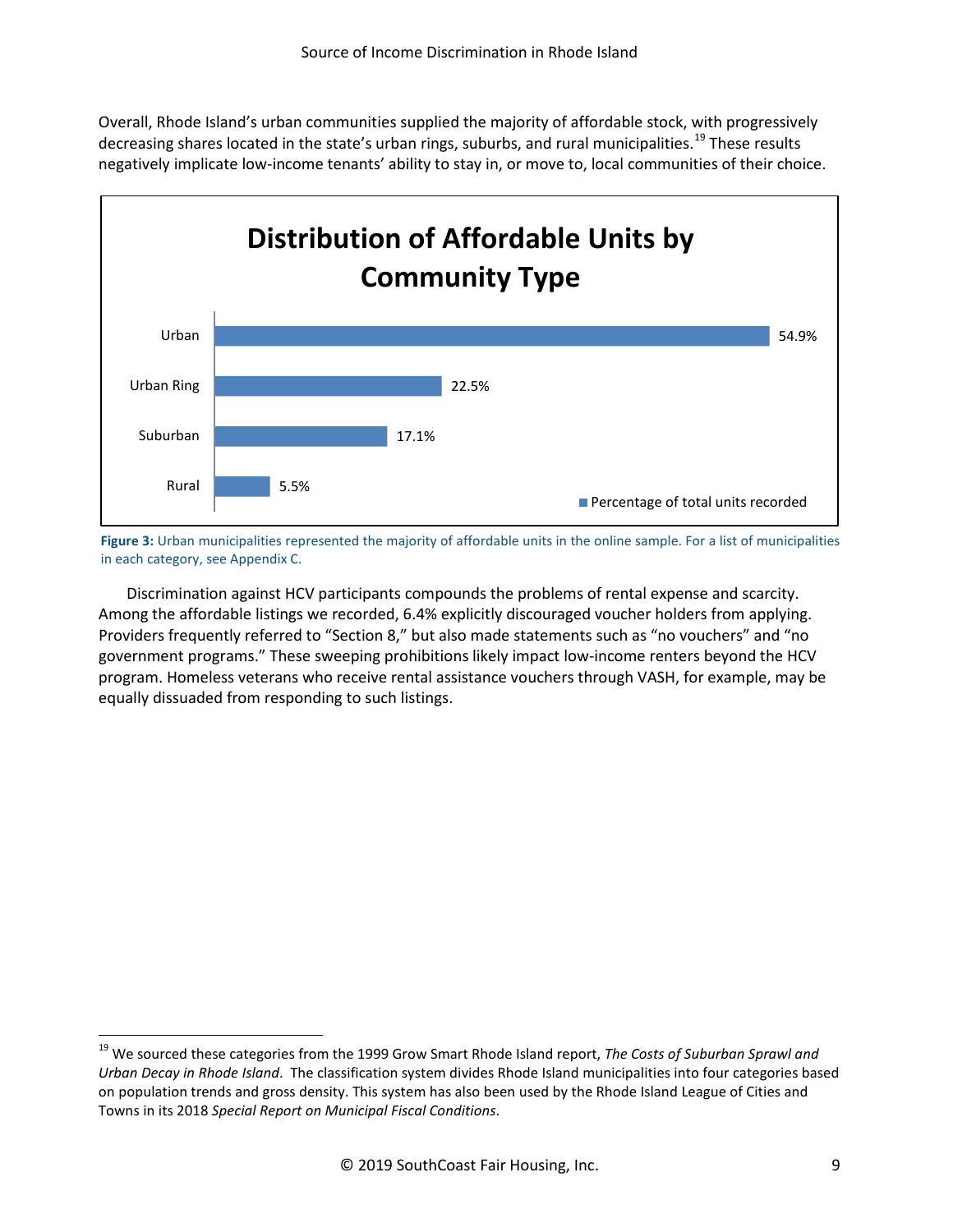| Kitchen and Bath                                                                                                                                                                                                                                                                                                                                                                                                                                                                                                                                                    |                             | Marketplace > Rentals                                                                                                                                                                                                         |
|---------------------------------------------------------------------------------------------------------------------------------------------------------------------------------------------------------------------------------------------------------------------------------------------------------------------------------------------------------------------------------------------------------------------------------------------------------------------------------------------------------------------------------------------------------------------|-----------------------------|-------------------------------------------------------------------------------------------------------------------------------------------------------------------------------------------------------------------------------|
| Hardwood cabinets<br>Refrigerator                                                                                                                                                                                                                                                                                                                                                                                                                                                                                                                                   | Stove / oven<br>Soaking tub | 1 br $\cdot$ 1 ba $\cdot$ apartment<br>Pawtucket, RI $\cdot$ 23 minutes ago $\cdot$ $\odot$                                                                                                                                   |
| Lease Terms                                                                                                                                                                                                                                                                                                                                                                                                                                                                                                                                                         |                             | \$775 / Month<br>Apartment · Studio · Cat Friendly · Dog Friendly                                                                                                                                                             |
| Tenant pays all utilities<br>One year lease                                                                                                                                                                                                                                                                                                                                                                                                                                                                                                                         | No smoking<br>No section 8  | Utilities: heat and hot water included!<br>Floor: 2nd floor<br>Laundry: none<br>Parking: Yes - 1 spot                                                                                                                         |
| Are you a fantastic tenant? Up for grabs is a 3 bedroom in a very convenient area<br>on the east side of Providence, next to branch ave in Providence, minutes from<br>the I-95. It is a 2nd floor apartment with high ceilings. Open floor plan, double<br>parlor. Nice hardwood floors. Excuse the pics, they are painting and its almost<br>done. Please only call if you can provide proof of income and have 1st and<br>security and a very steady source of verifiable income. UTILITIES ARE NOT<br>INCLUDED. WE do not accept vouchers of any kind, cats ok. |                             | Lease Term: 1 year<br>Section 8: no<br>Pets: Cats, Dogs, Birds, Fish welcome - breed<br>and weight restrictions apply<br>NO SMOKING<br>Professionally Managed<br>REQUIREMENTS:<br>•1st months rent and equal security deposit |

Figure 4: 6.4% of affordable listings explicitly discouraged applications from HCV participants and other public assistance recipients.

Notably, an additional 15% of affordable listings included a minimum gross income requirement for prospective tenants, usually 2.5 or 3-times the monthly rent. While not explicitly discriminatory, minimum income thresholds effectively function as a ban on low-income tenants, even those with a voucher that covers the rent in full. The following table illustrates how income-based eligibility standards exclude HCV participants, despite their ability to pay:

| <b>No Gross Minimum Income Required</b>                  | <b>Gross Minimum Income Required</b>                     |
|----------------------------------------------------------|----------------------------------------------------------|
| Rent: \$1,000/month                                      | Rent: \$1,000/month (but 3x income required)             |
| Renter Income: \$600/month<br>HCV Subsidy: \$1,050/month | Renter Income: \$600/month<br>HCV Subsidy: \$1,050/month |
| <b>Outcome: Tenant can rent</b>                          | 3x Income Threshold: \$3,000/month                       |
|                                                          | <b>Outcome: Tenant cannot rent</b>                       |

Some of the housing providers who use these standards might agree to include a voucher's value as part of an applicant's income, if contacted directly. Even in this scenario, however, low-income tenants would rarely clear the steep minimums normally required. Listings that stress these income eligibility standards also likely discourage HCV participants from applying in the first place, regardless of the author's intent.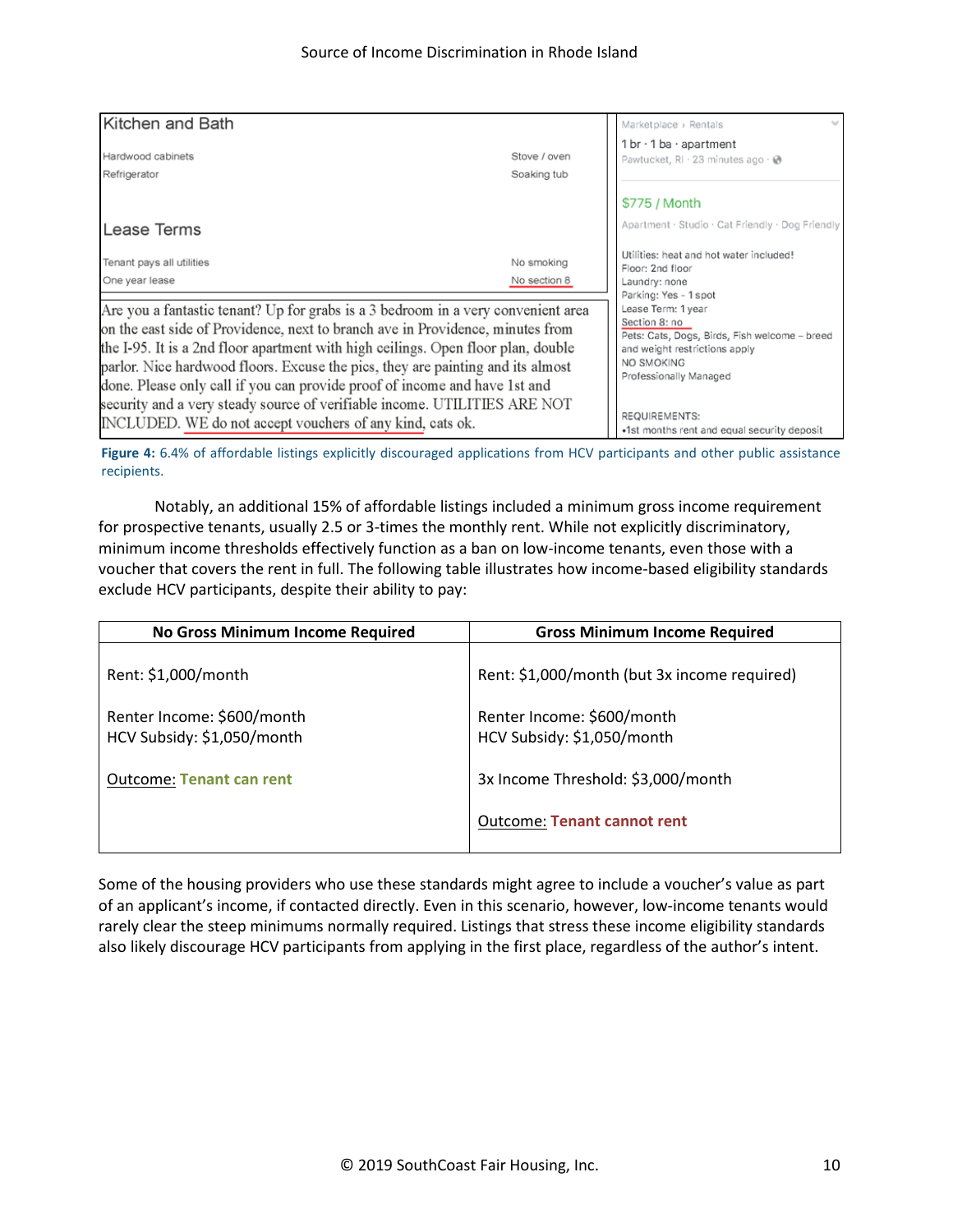| 55                                                                                                                 | <b>• FOR RENT</b>                             | Confirm showing by: Email<br>Text                                                                                                                   |
|--------------------------------------------------------------------------------------------------------------------|-----------------------------------------------|-----------------------------------------------------------------------------------------------------------------------------------------------------|
| Cranston, RI 02910                                                                                                 | \$750 /mo<br>List your rental on Zillow. It's | Do you have any pets? *                                                                                                                             |
| 1 bed · 1 bath · -- sqft                                                                                           | freet                                         |                                                                                                                                                     |
|                                                                                                                    |                                               |                                                                                                                                                     |
| 1 bed, 1 bath third fl unit in Rolfe Square, adjacent to all                                                       |                                               | What's your earliest possible move-in date? *                                                                                                       |
| shops and restaurants along Park Ave.<br>Managed complex in a quiet building;                                      |                                               |                                                                                                                                                     |
| Nice kitchen, fully applianced, easy care vinyl flooring.                                                          |                                               | Have you been evicted in the last five years, filed for bankruptcy in the                                                                           |
| Cleaned, painted & ready for move-in December 15th.<br>Coin-op laundry in building                                 |                                               | last five years, or been sued by a previous landlord in the last three                                                                              |
| Off-street parking for one car.                                                                                    |                                               | vears? *                                                                                                                                            |
| Easy highway access, near Cranston High School East<br>and a RIPTA bus line.                                       |                                               |                                                                                                                                                     |
| Rent of \$750 per month does not include gas or                                                                    |                                               |                                                                                                                                                     |
| electric**                                                                                                         |                                               | What is your verifiable monthly income?                                                                                                             |
| Hot water is included.<br>Pictures are of a similar unit in the building                                           |                                               |                                                                                                                                                     |
| Sorry NO Sec 8Need 2 references, a clean BCI and a                                                                 |                                               |                                                                                                                                                     |
| monthly income of \$2,250.00 and no prior evictions<br>\$25.00 Non refundable application fee                      |                                               |                                                                                                                                                     |
| Only Call If You Meet These Requirements                                                                           |                                               | <b>Schedule the Showing</b>                                                                                                                         |
| Cats ONLY                                                                                                          |                                               |                                                                                                                                                     |
| REQUIREMENTS:<br>• 1st months rent and equal security deposit required for move in                                 |                                               |                                                                                                                                                     |
| • Must pass background investigation<br>• Favorable credit history required<br>• \$20 Application Fee (Per adult)  |                                               | . Gross (Before Tax) Monthly Income Must Be At Least 2.5X Monthly Rent (Must Provide Proof)                                                         |
|                                                                                                                    |                                               | Pets allowed!                                                                                                                                       |
| \$775/month                                                                                                        |                                               |                                                                                                                                                     |
| -2nd Floor Apartment                                                                                               |                                               | You need to make sure you meet the minimum qualifying standards:<br>-verifiable monthly income of all occupants combined should be at least 3x rent |
| -1 Bedroom Apartment                                                                                               |                                               | -min credit score 600<br>-positive references previous landlords                                                                                    |
| -Heat & Hot water included                                                                                         |                                               |                                                                                                                                                     |
| Plenty of kitchen and Cabinet Space                                                                                |                                               | Total rehab. No Pets. Plenty of parking. Washer                                                                                                     |
| Pets Negotiable                                                                                                    |                                               | dryer hook up. First and security.                                                                                                                  |
| -1 Year lease                                                                                                      |                                               | Income requirement: Minimum take-home monthly                                                                                                       |
| <b>REQUIREMENTS:</b>                                                                                               |                                               | income is \$3225. Less                                                                                                                              |
|                                                                                                                    |                                               |                                                                                                                                                     |
| 1st months rent and equal security deposit required for move in                                                    |                                               |                                                                                                                                                     |
| Must pass background check                                                                                         |                                               |                                                                                                                                                     |
| \$35 Application Fee (Per adult 18 and over)<br>Gross (Before Tax) Monthly Income Must Be At Least 3X Monthly Rent |                                               |                                                                                                                                                     |

**Figure 5:** 15% of affordable listings required prospective tenants to earn a minimum gross monthly income. In the upper right, Showmojo allows housing providers to screen applicants by monthly income.

At least one site, Showmojo, affirmatively enables housing providers to screen prospective tenants by minimum gross monthly income. Before an applicant can schedule a viewing, he or she must enter an amount of verifiable monthly earnings. Renters whose gross monthly income falls below the standard set by a listing's author cannot proceed any further on the platform. The site does not provide fields for users to enter alternate payment methods such as an HCV subsidy.

Showmojo's screening tool encapsulates the broader problem with minimum income requirements: they prevent HCV participants from renting units for which they are able and willing to pay.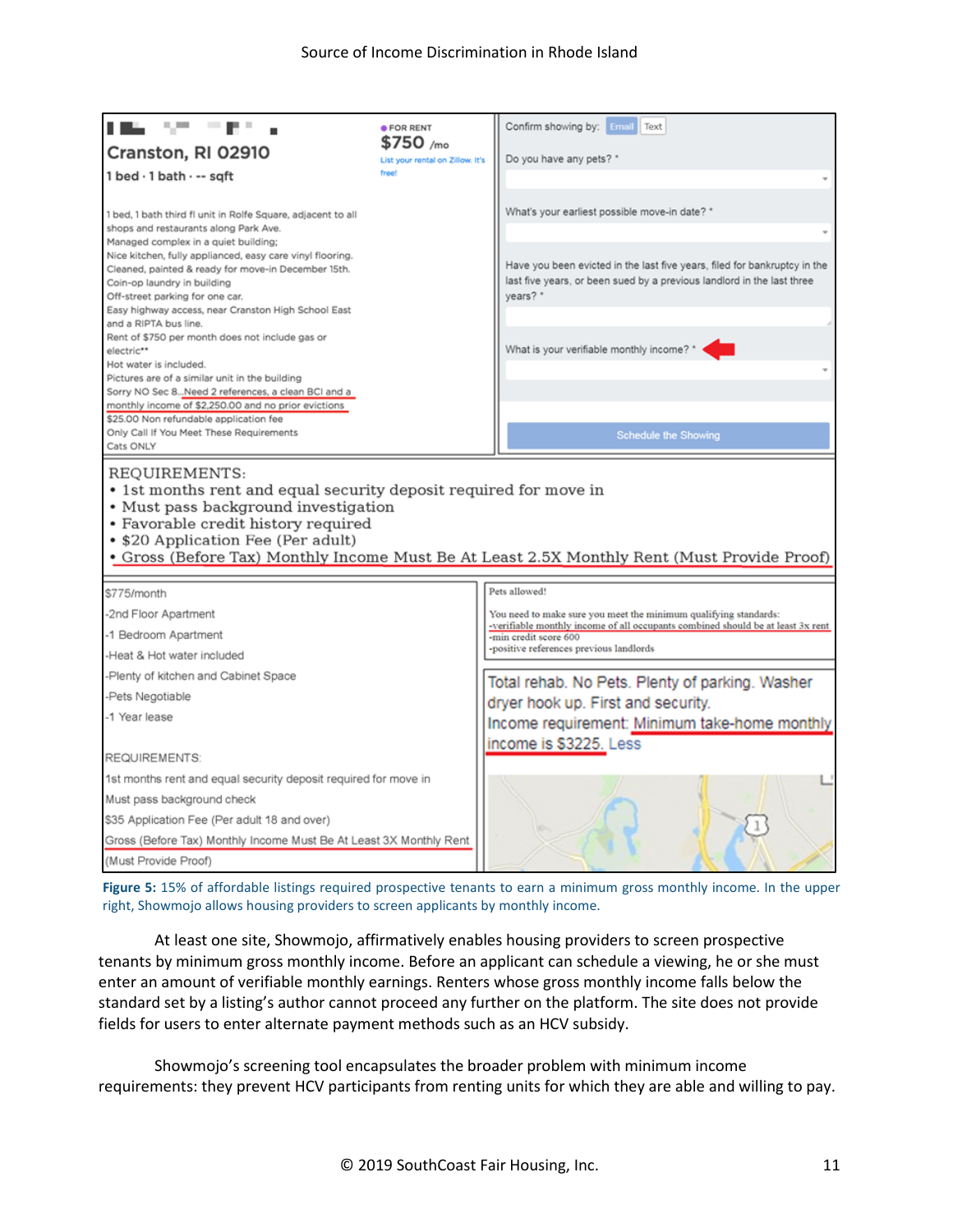Whether that outcome is unintentional or not, the practice reduces housing opportunities for many Rhode Island tenants.

#### **ii. "It's About the Voucher": Results from the Phone Audit**

Online source of income discrimination is real and pervasive in Rhode Island, yet represents only part of the bias that HCV participants face. Many local housing providers whose listings initially seem accessible to a voucher holder nevertheless turn away any who do respond, regardless of individual merits. Our phone audit quantifies this additional layer of discrimination.

SCFH and HOPE selected 156 ads for audit from within our online sample. These ads all included phone contact information and advertised rents within 100% of FMR—a more conservative affordability criterion. Importantly, we only audited "neutral" listings that contained neither exclusionary language nor minimum income requirements. These criteria allowed us to gauge discrimination *in addition to* those instances that we already observed online.

After responding to 156 listings, testers ultimately reached the landlords and real estate agents responsible for advertising 105 units, 82 of which were still available for rent. When questioned, 63% of these providers would not consider a tenant with a voucher, though it covered the rent in full. An additional 11% gave unclear or equivocal responses; only 26% affirmatively agreed to consider an HCV tenant. Some providers offered specific reasons for denials, including concerns about lead certification and administrative delays. Others gave little explanation, or simply hung up.



Figure 6: 63% of housing providers reached by phone would not consider renting to a tenant with a voucher. Testers recorded provider comments during the course of the phone audit.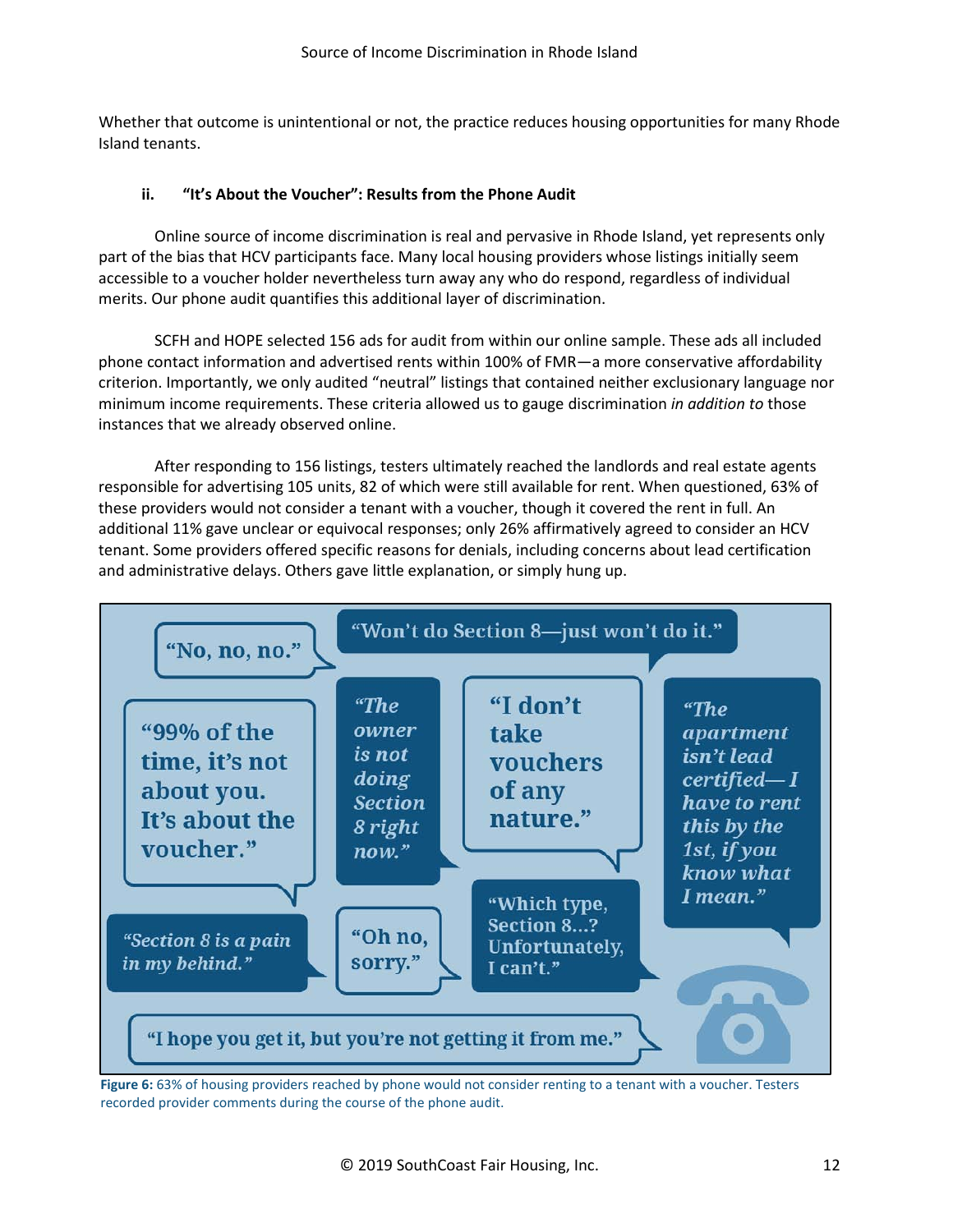These results resemble those of SCFH's February 2018 phone audit. In that survey, 77% of providers—53 out of 69—would not consider a tenant with a voucher, while an additional 10% expressed uncertainty. Only 13% agreed to consider a voucher holder. Both audits have small sample sizes, a limitation that likely contributes to varying provider response rates. Yet the results capture a fundamentally similar dynamic: few Rhode Island landlords will currently rent to the state's HCV participants.

The maps on the following two pages visualize these rejection rates.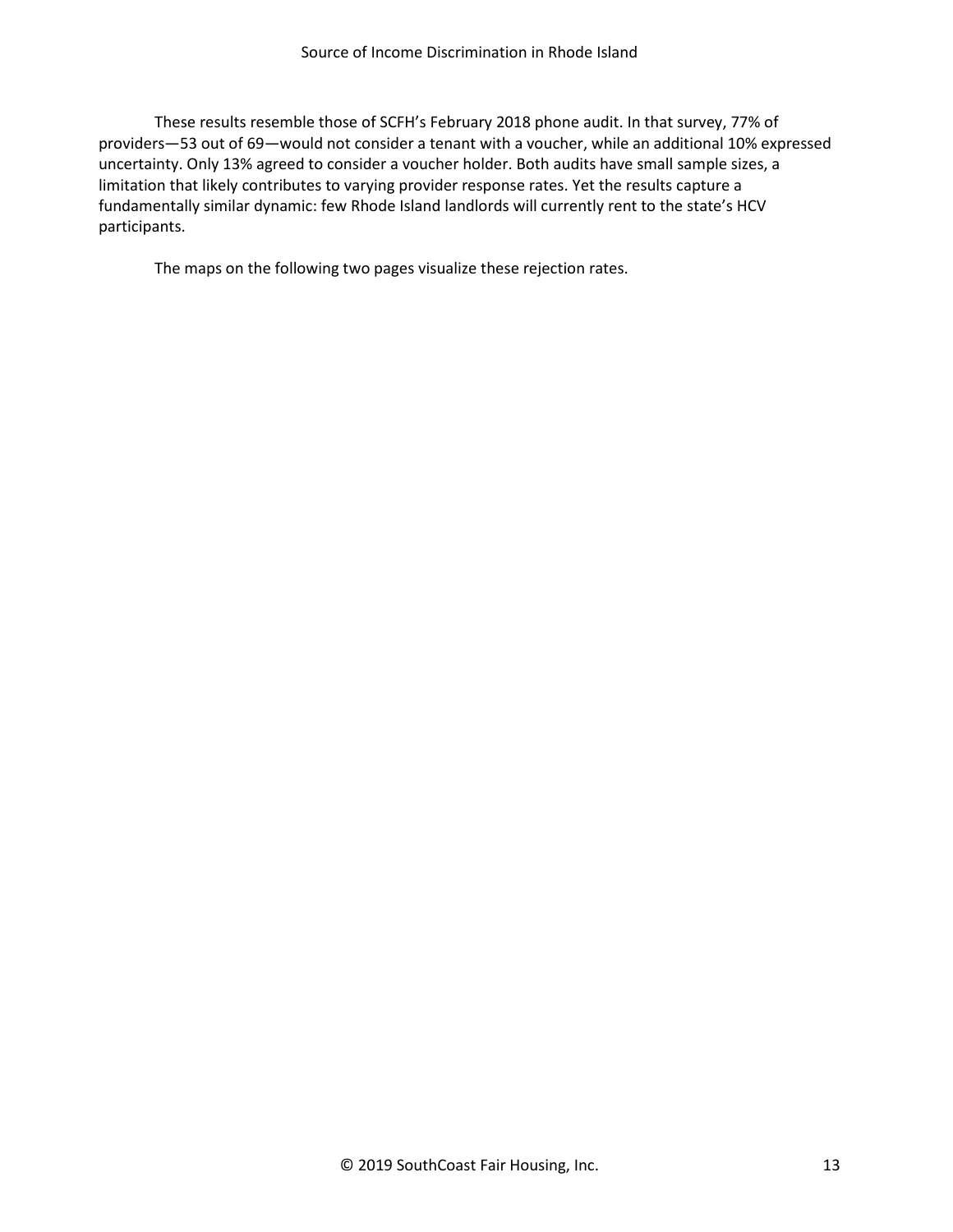

**Figure 7:** 63% of housing providers reached by phone in November 2018 would not consider a tenant with a voucher. Another 11% expressed uncertainty.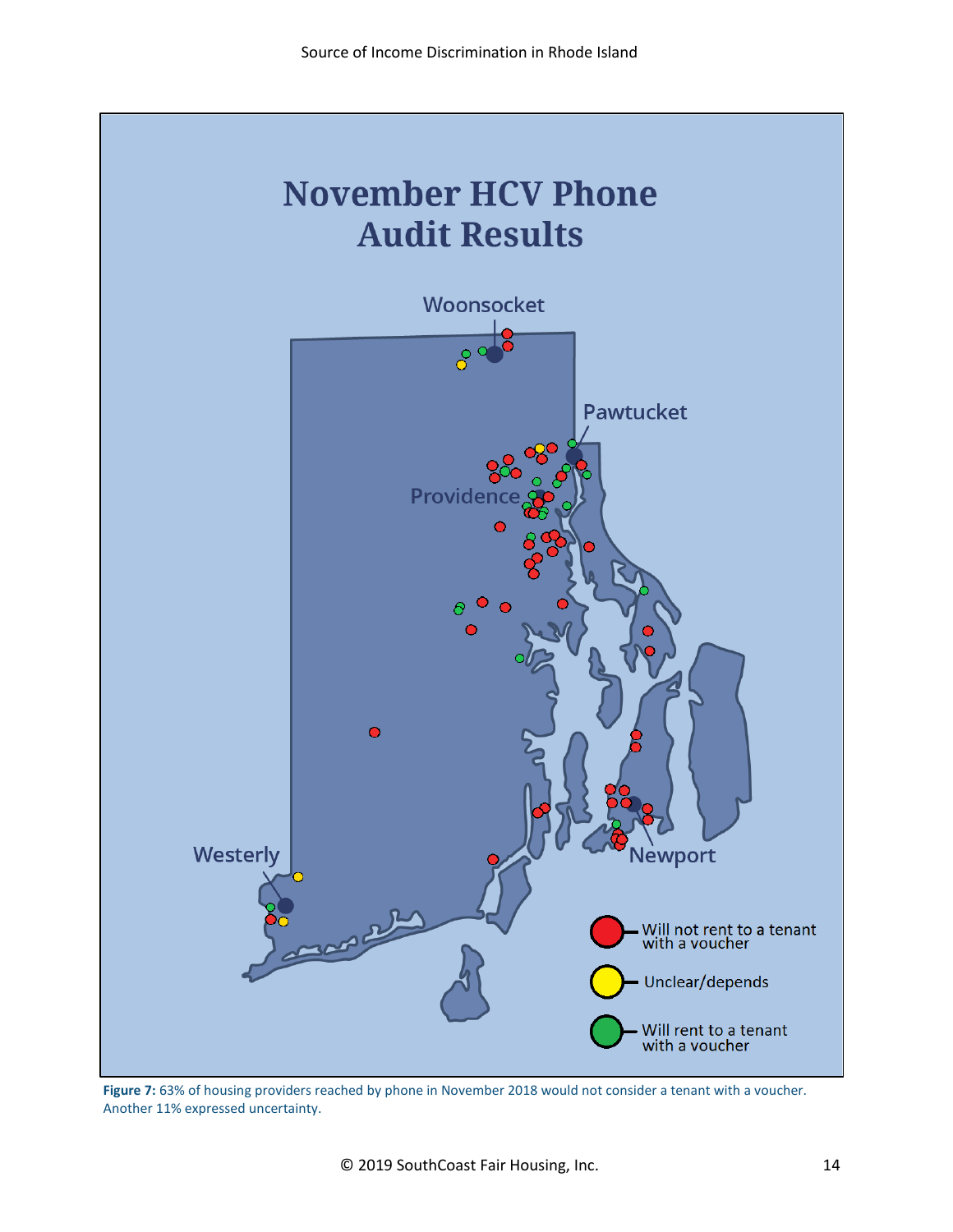

**Figure 8:** 75% of housing providers reached by phone in February 2018 would not consider a tenant with a voucher. This map visualizes both audits' combined results.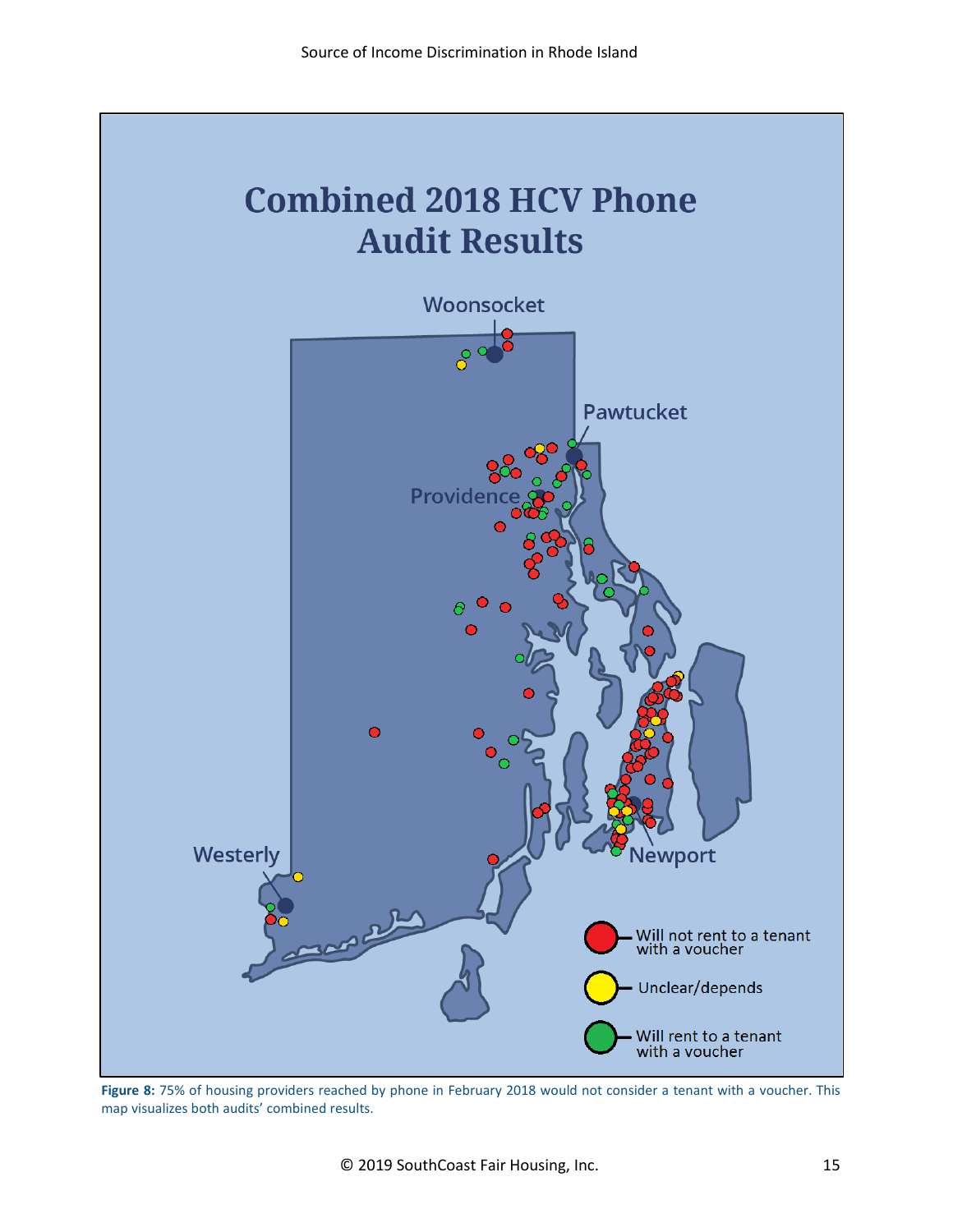Our audits' limited sample sizes prevent us from drawing any conclusions about individual Rhode Island municipalities. However, the results do suggest certain patterns. Of the housing providers we reached, those with units located in urban communities were the most willing to accept a tenant with a voucher. Denial and uncertainty rates increased for units in the urban ring, and again in the suburbs. Rural providers expressed the most uncertainty about whether they would rent to an HCV participant, possibly reflecting a regional lack of exposure to the program.



**Figure 9:** HCV phone testers encountered variable response rates among housing providers depending on the type of community in which a unit was located. For a list of municipalities in each category, see Appendix C.

#### **Conclusions and Recommendations**

Source of income discrimination imposes steep barriers to renting for low-income Rhode Islanders who rely on the HCV program. With a voucher, participating tenants should be able to afford roughly 34% of the apartments advertised online each day around the state. *In actuality, discrimination narrows the share of housing opportunities closer to 7%*.

These dispiriting results resonate with existing data on Rhode Island voucher outcomes. Within the Providence-Warwick metropolitan area, families with children disproportionately end up using their vouchers in high-poverty, low-opportunity neighborhoods, even when qualifying apartments exist in low-poverty, high-opportunity areas.<sup>[20](#page-18-0)</sup> A number of factors may aggravate this disparity, but our research suggests that families who do try to "move to opportunity" encounter frequent discrimination.

Our research focused on discrimination against HCV participants, but it's worth reiterating that source of income discrimination affects Rhode Islanders beyond any single program. Tenants who financially rely on child support, alimony, Social Security, veterans' benefits, and emergency housing stabilization programs are similarly vulnerable. All risk losing out by virtue of their income's source, rather than dollar value.

<span id="page-18-0"></span> <sup>20</sup> Poverty & Race Research Action Council, *Where Families with Children Use Housing Vouchers* (2019). Available at https://www.cbpp.org/sites/default/files/atoms/files/1-3-19hous.pdf.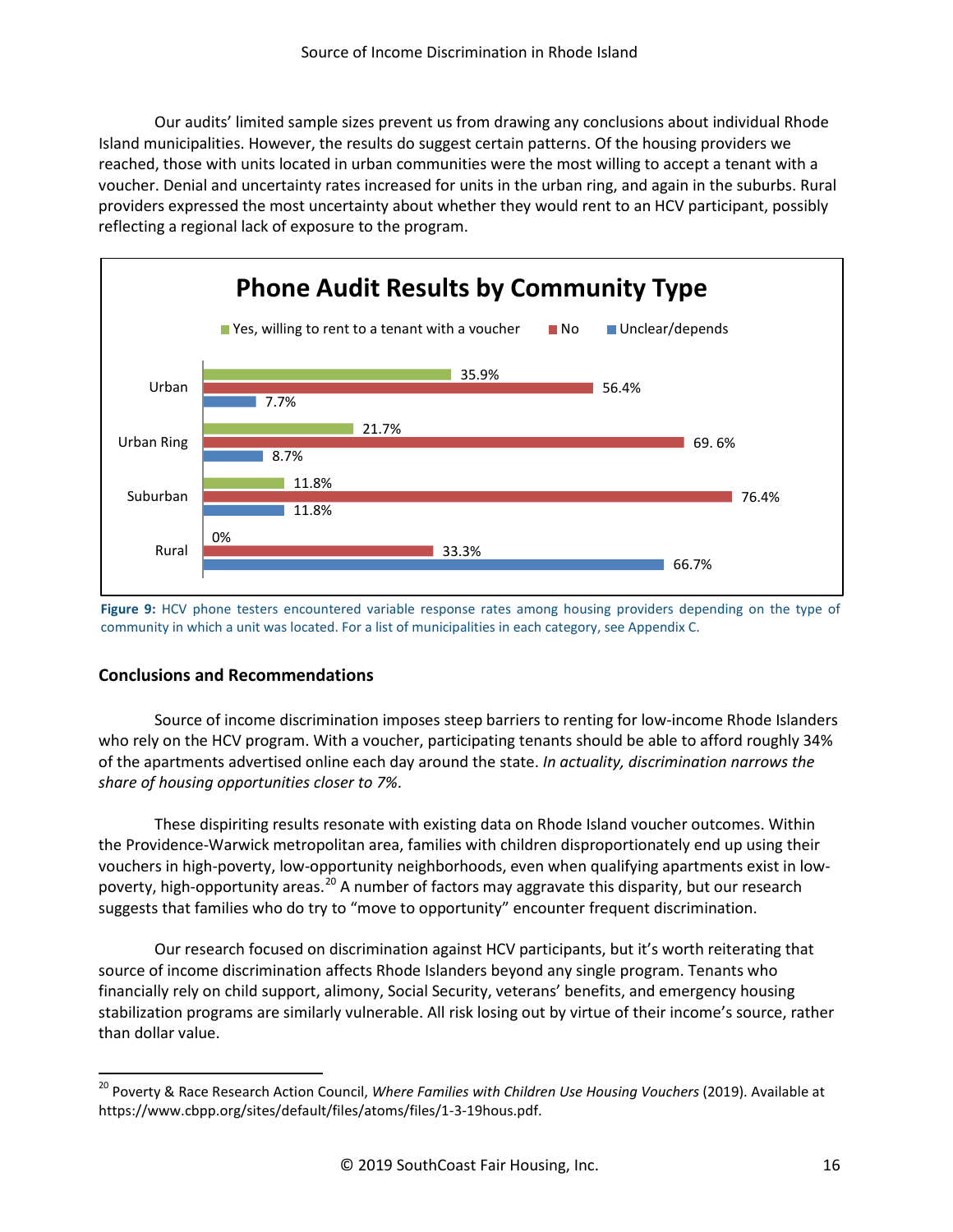Rhode Island can foster new housing opportunities for tenants by protecting lawful sources of income under state fair housing law. Numerous states around the country provide ready legislative models. Within Rhode Island, an effective measure would ideally accomplish all of the following:

- Protect a comprehensive array of lawful income sources, including federal, state, and local public assistance programs;
- Clarify how landlords should apply gross monthly minimum income requirements to tenants with Housing Choice Vouchers and other, similar subsidies; and
- Enact a vigorous enforcement structure that discourages landlords from resorting to more covert forms of income-based discrimination. [21](#page-19-0)

Based on the number of housing providers that we spoke with who repeated common misconceptions about the HCV program, as well as concerns about lead safety compliance, additional funding for both (1) lead remediation and (2) outreach and education programs would also bolster public housing agencies' efforts to successfully connect voucher holders with private landlords.

SCFH would again like to thank all those who helped to make this report possible. We hope that our research shines a light on the scope and harms of source of income discrimination in Rhode Island. The state will build a brighter future by ensuring fairer housing for all of its residents, in all of its communities.

<span id="page-19-0"></span><sup>&</sup>lt;sup>21</sup> Connecticut, Massachusetts, and New Jersey do not allow landlords to cite an administrative burden defense in source of income cases, in large part because "[c]reating an exception…would provide landlords with an easy ground upon which to evade compliance." Armen H. Merjian, *Attempted Nullification: The Administrative Burden Defense in Source of Income Discrimination Cases*, 22 GEORGETOWN JOURNAL ON POVERTY LAW AND POLICY 211, 212 (2015); *see also Commission on Human Rights and Opportunities v. Sullivan Associates*, 739 A.2d 238, 248 (Conn. 1999) ("an exception…would eviscerate the basic protection envisioned by the statute."). Chicago, New York City, and Washington, D.C. have adopted the same standard.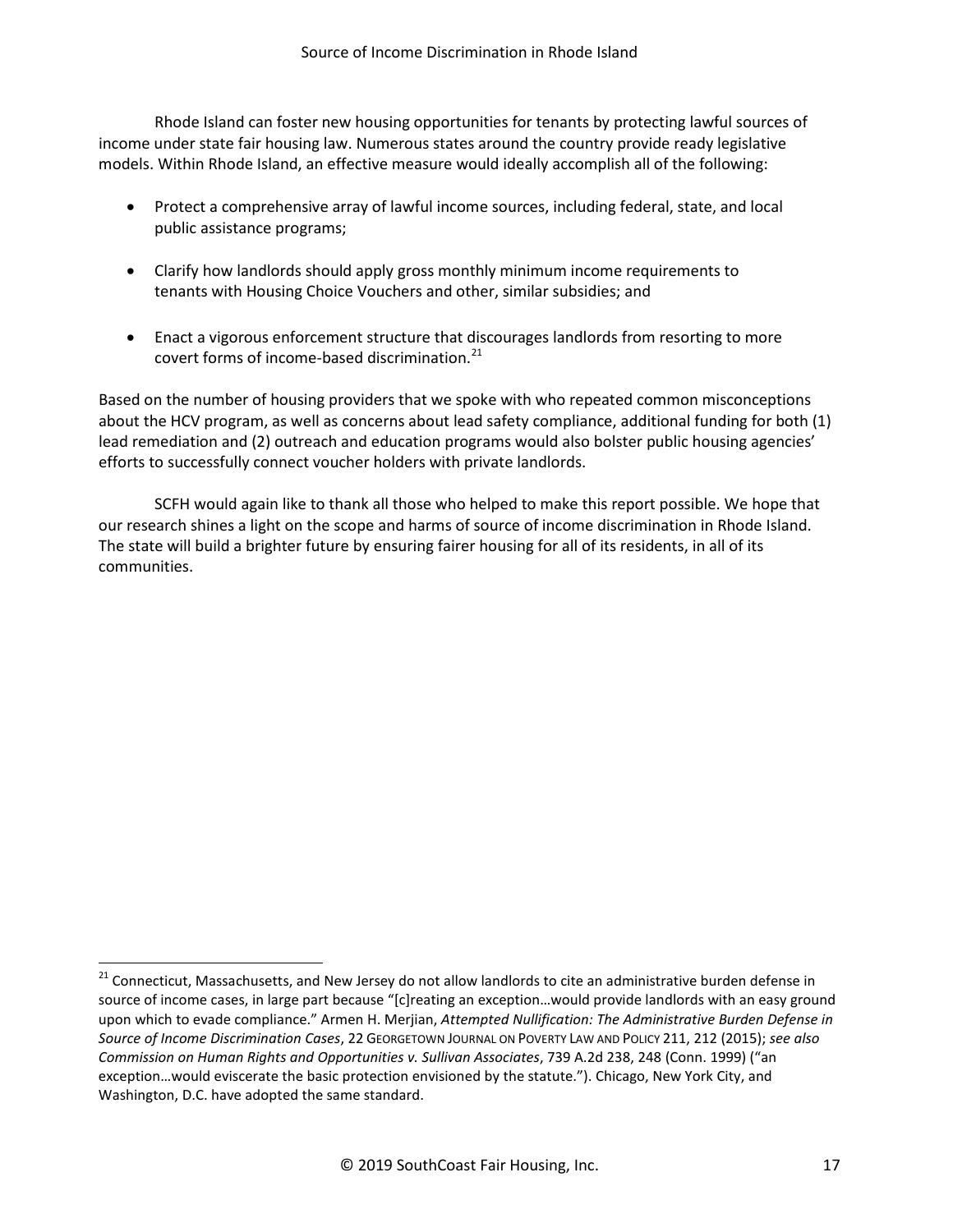# **Appendices**

#### *Appendix A*

(Sample 2018 payment standards set by Rhode Island public housing agencies)

Pawtucket Housing Authority

| <b>Bedroom Size</b> | <b>FMR Standard</b> | <b>Payment Standard</b> |
|---------------------|---------------------|-------------------------|
| 0                   | \$748               | \$748                   |
| $\mathbf{1}$        | \$849               | \$892                   |
| $\overline{2}$      | \$1,014             | \$1,004                 |
| 3                   | \$1,271             | \$1,246                 |
| 4                   | \$1,508             | \$1,493                 |

Providence Housing Authority

| <b>Bedroom Size</b>     | <b>FMR Standard</b> | <b>Payment Standard (City)</b> | <b>Payment Standard (East Side)</b> |
|-------------------------|---------------------|--------------------------------|-------------------------------------|
| $\boldsymbol{0}$        | \$748               | \$785                          | \$822                               |
| $\mathbf 1$             | \$849               | \$891                          | \$933                               |
| $\overline{2}$          | \$1,014             | \$1065                         | \$1,115                             |
| 3                       | \$1,271             | \$1335                         | \$1,398                             |
| $\overline{\mathbf{4}}$ | \$1,508             | \$1559                         | \$1,658                             |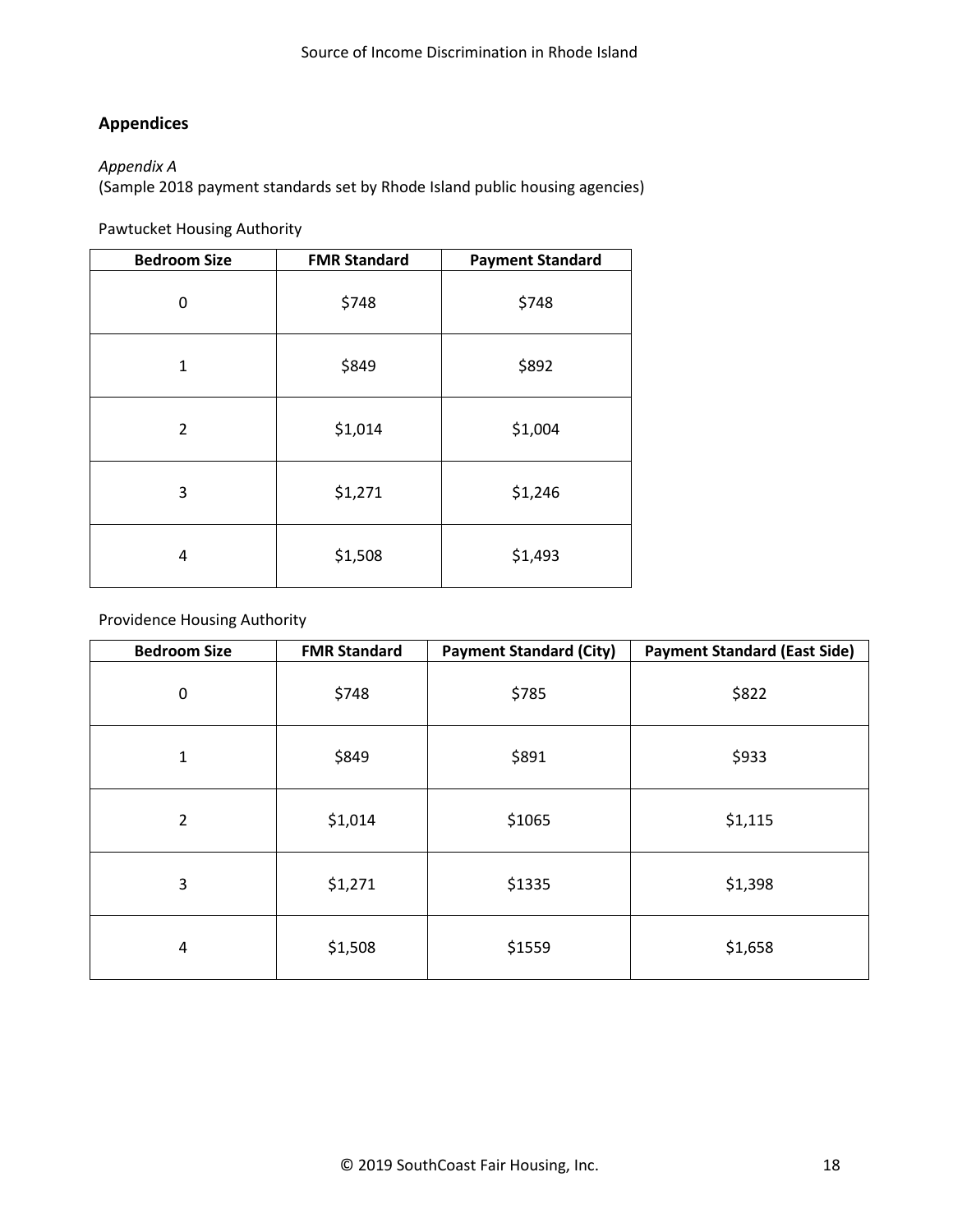| <b>Bedroom Size</b> | <b>FMR Standard</b> | <b>Payment Standard</b> |
|---------------------|---------------------|-------------------------|
| 0                   | \$831               | \$914                   |
| 1                   | \$1,021             | \$1,123                 |
| $\overline{2}$      | \$1,303             | \$1,433                 |
| 3                   | \$1,895             | \$2,084                 |
| 4                   | \$2,295             | \$2,542                 |

Rhode Island Housing (Middletown, Portsmouth)

Rhode Island Housing (Barrington, Charlestown, Exeter, Foster, Glocester, Jamestown, Little Compton, Narragansett, North Kingstown, North Smithfield, Richmond, Scituate, and West Greenwich)

| <b>Bedroom Size</b> | <b>FMR Standard</b> | <b>Payment Standard</b> |
|---------------------|---------------------|-------------------------|
| 0                   | \$748               | \$822                   |
| $\mathbf{1}$        | \$849               | \$933                   |
| 2                   | \$1,014             | \$1,115                 |
| 3                   | \$1,271             | \$1,398                 |
| 4                   | \$1,508             | \$1,658                 |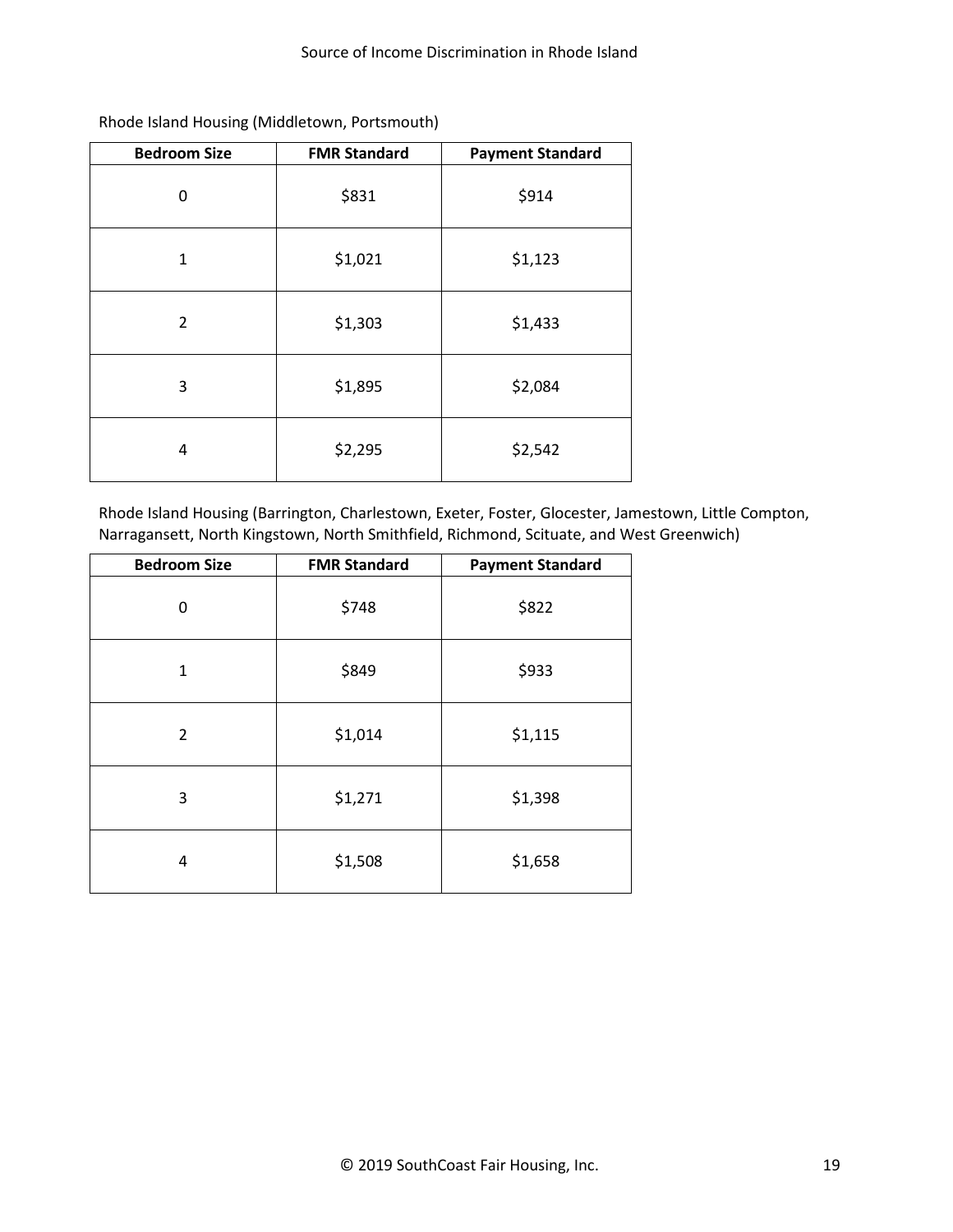## *Appendix B*

(Geographic distribution of affordable listings from the online sample, by municipality)

| <b>Municipality</b>  | <b>Percentage of Total Sample</b> |
|----------------------|-----------------------------------|
| West Greenwich       | 0%                                |
| Little Compton       | 0%                                |
| Foster               | 0%                                |
| Scituate             | 0%                                |
| New Shoreham         | 0%                                |
| Tiverton             | 0.12%                             |
| Glocester            | 0.12%                             |
| Exeter               | 0.12%                             |
| North Smithfield     | 0.12%                             |
| Richmond             | 0.24%                             |
| Jamestown            | 0.24%                             |
| Hopkinton            | 0.24%                             |
| East Greenwich       | 0.36%                             |
| <b>Burrillville</b>  | 0.48%                             |
| South Kingstown      | 0.71%                             |
| Charlestown          | 0.71%                             |
| Barrington           | 0.71%                             |
| North Kingstown      | 0.71%                             |
| Cumberland           | 0.83%                             |
| <b>Central Falls</b> | 0.83%                             |
| Warren               | 1.07%                             |
| Lincoln              | 1.07%                             |
| Johnston             | 1.07%                             |
| Smithfield           | 1.19%                             |
| Coventry             | 1.31%                             |
| Narragansett         | 1.67%                             |
| Westerly             | 2.26%                             |
| Portsmouth           | 2.38%                             |
| <b>Bristol</b>       | 2.38%                             |
| Middletown           | 2.62%                             |
| East Providence      | 2.62%                             |
| Warwick              | 4.40%                             |
| West Warwick         | 4.64%                             |
| Cranston             | 4.76%                             |
| North Providence     | 5.95%                             |
| Woonsocket           | 7.50%                             |
| Newport              | 8.45%                             |
| Pawtucket            | 12.38%                            |
| Providence           | 25.71%                            |